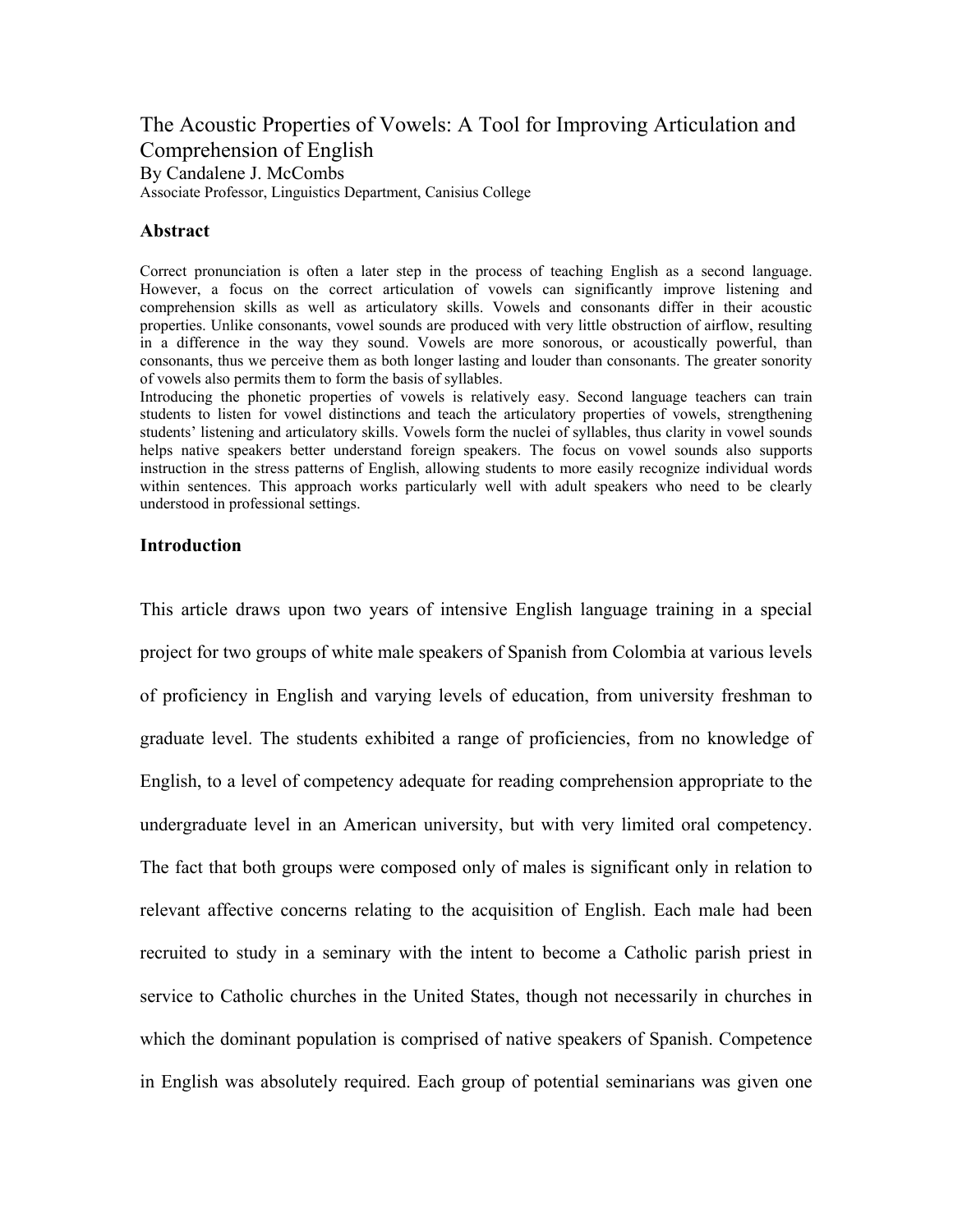year to learn English and to reach a level of proficiency sufficient for study in either an undergraduate program or a graduate level seminary.

In the one year period, the Colombian students were to participate in their own intensive English program essentially segregated from the general student body. They were housed together in a group and lived in a seminary, attending English classes weekdays on campus and participating on weekends in a broad spectrum of service activities in a variety of parishes where the members were primarily native speakers of English. At the end of one year, they needed to be ready to enter an undergraduate degree program or the seminary, depending upon their individual educational credentials. Those who could not meet that deadline would return to Colombia to pursue their vocations in the seminaries of their homeland. It is important to note that learning English held no consequences for becoming a priest; however, whether the vocation was to be carried out in the United States or in Colombia was dependent upon acquisition of English.

 Early in the program, by the end of four weeks of instruction, it was clear that all the students needed to work on pronunciation, regardless of the various levels of their proficiency. Two students with excellent comprehension could communicate in English, but their speech was so strongly accented that their interactions with native speakers other than the English as a foreign language (EFL) team of instructors were frustrating, and, as might be expected, their confidence was eroded, leading to avoidance behaviors. Though their motivation in the classroom remained high, the students were reluctant to engage in conversation in the settings where they were expected to provide volunteer service. At the same time, the students with little proficiency avoided engaging in even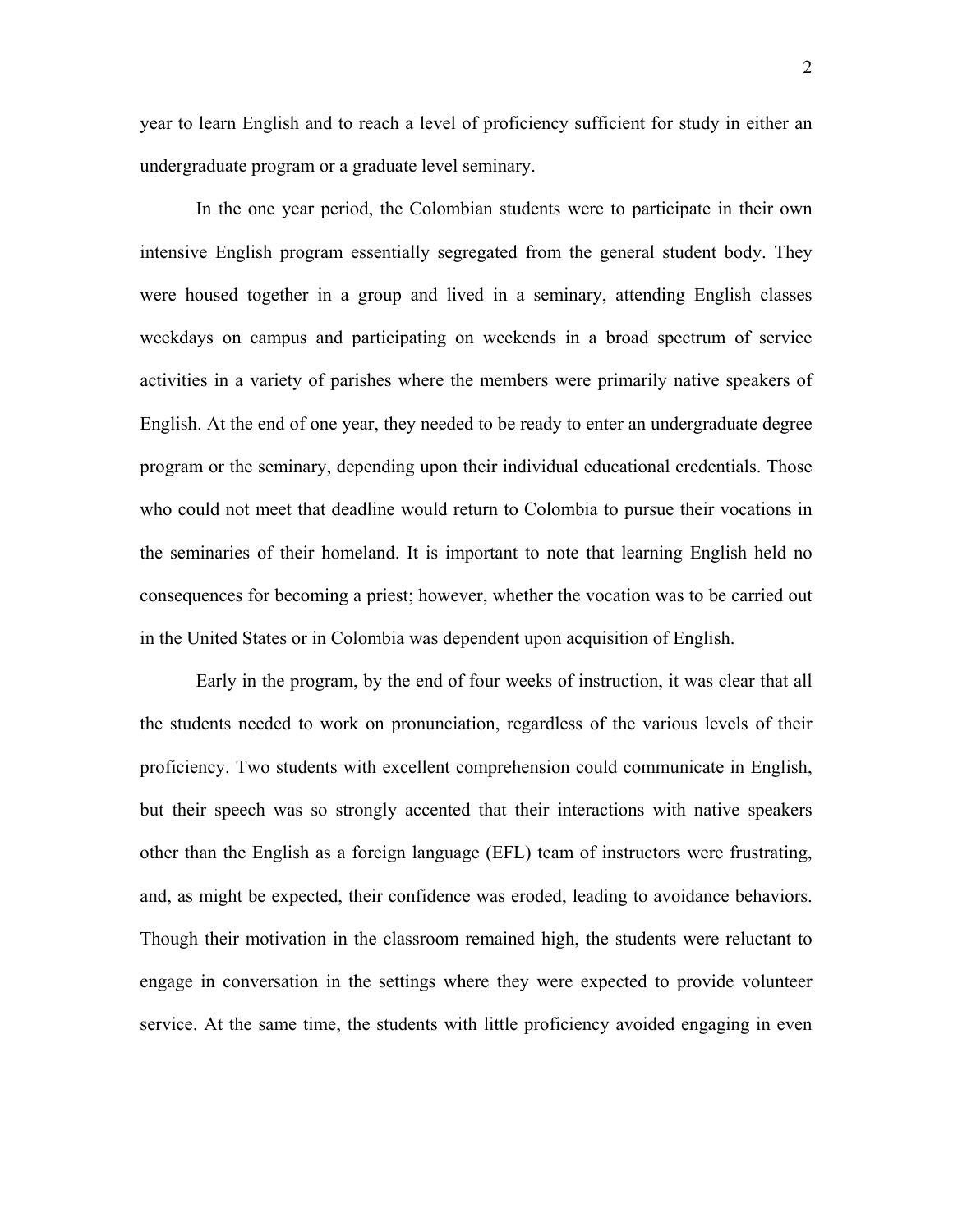minimal exchanges with the native speakers with whom they had contact in service work settings.

The complexity of the second language acquisition context was daunting. Ultimately, these students had to be able to address a congregation of native speakers of English, both in situations demanding public speaking and in more intimate exchanges that could be emotionally charged, demanding sensitive and clear communication. Postpubescent learners of any second language confront the problem of interference across all the systems of the first language (L1) with the second or foreign language (L2). However, correct pronunciation of the sounds and sound combinations in a second language is significantly more difficult for post-pubescent learners to learn.

The time pressure of the one year program added to the urgency to address the problem of L1 interference. An additional complicating factor was the varied levels of proficiency among the participants. This contextual information is significant and relevant because the strategy for addressing the problem emerged through exploration and experimentation driven by practical necessity. A compelling concern in developing a program for this group of students was the sociolinguistic context in which the group would have to interact. Labov, as well as others, have shown through their research that listeners make very quick judgments about speakers based upon the pronunciation of a few words.<sup>[1](#page-2-0)</sup> Additionally, native speakers are often uncomfortable in conversations with nonnative speakers whose speech is unintelligible. They shift topics, speak slowly and loudly, and they typically end uncomfortable conversations with nonnative speakers as quickly as possible. $^{2}$  $^{2}$  $^{2}$ 

<span id="page-2-1"></span><span id="page-2-0"></span> <sup>1</sup> <sup>1</sup> William Labov, *Sociolinguistic Patterns* (Philadelphia: University of Pennsylvania Press, 1972).

Gillian Brown and George Yule, *Discourse Analysis* (New York: Cambridge University Press, 1983).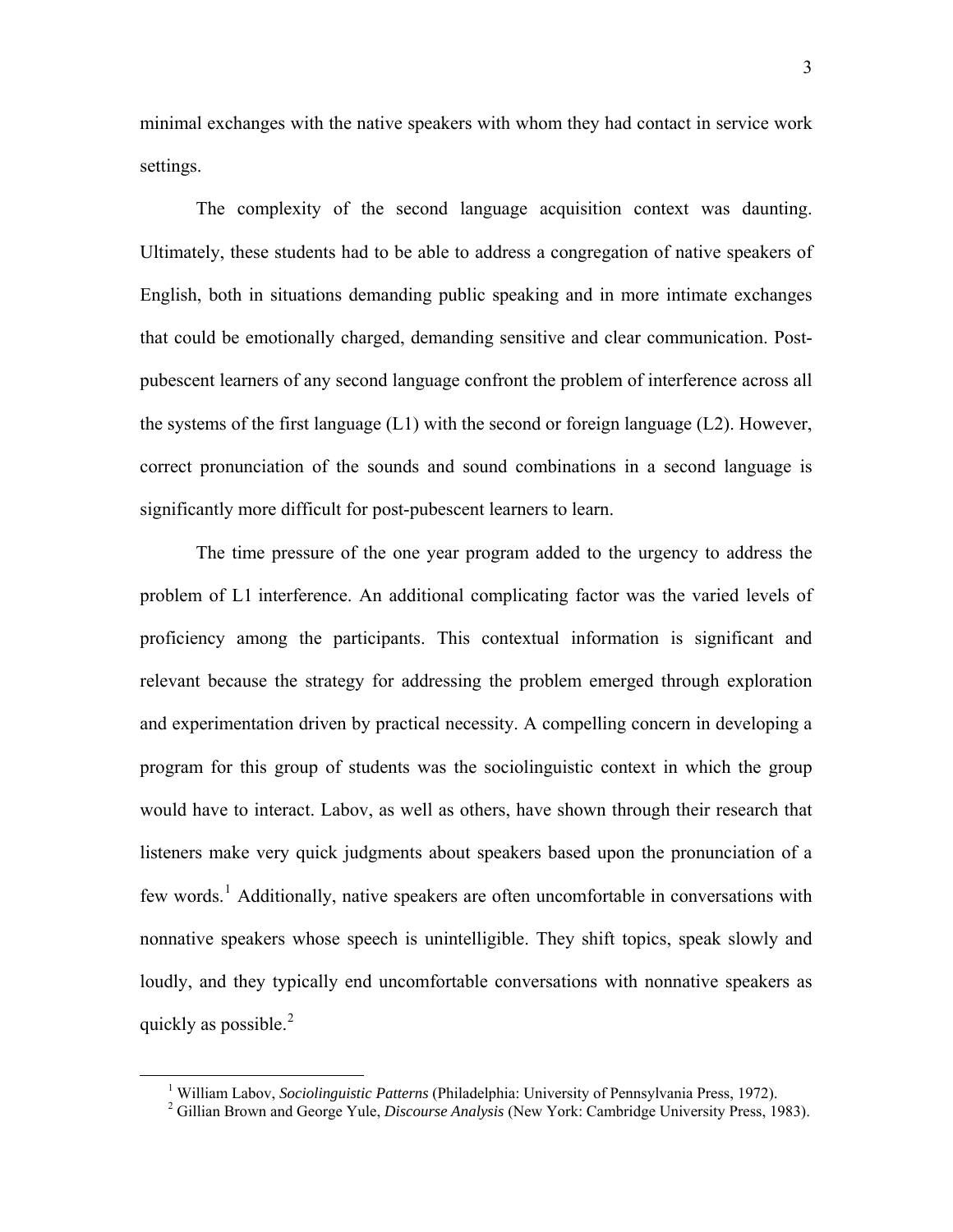Interaction between the students and members of the various parishes where they engaged in service activities provided a proving ground and a source of immediate feedback on our language training program. Feedback from church officials revealed that accented speech in and of itself was not a problem. Intelligibility of the accented speech was, however, requisite. That distinction allowed for a subtle shift in thinking about the pronunciation problem. The task became a matter of clarifying speech for the listener with a new focus on what could be more easily distinguished by the listener of speech.

This program was in development in 1998-99 at a time when a noticeable shift was occurring in attitudes toward the issue of pronunciation. Joan Morley, in her Georgetown University Round Table discussion of second language speech and pronunciation clearly identified and mapped out strategies for incorporating pronunciation in second language teaching, noting as well that to teach pronunciation one must possess "knowledge of phonetics and phonology and applied phonetics and knowledge of discourse phonology and the structure of oral discourse."<sup>[3](#page-3-0)</sup> She also stated that the "treatment of accent can no longer be trivialized, no longer relegated to a peripheral corner of the second language field."<sup>[4](#page-3-1)</sup> Her observation that there was a growing body of research in second language acquisition phonology provided hope for development of effective instructional materials in the future, but in fact confirmed a concern that most of the available materials for teaching pronunciation were unlikely to produce the results needed. Labov's findings that native speakers based highly specific decisions about nonnative speakers based on relatively small amounts of information, for

<span id="page-3-1"></span><span id="page-3-0"></span> <sup>3</sup> <sup>3</sup> Joan Morley, "Second Language Speech/Pronunciation, Acquisition, Instruction, Standards, Variation, and Accents," James E. Alatis et al., *Georgetown University Round Table on Languages and Linguistics* (Washington, D.C. : Georgetown University Press, 1996), 143. 4

 $4$  Ibid., 144.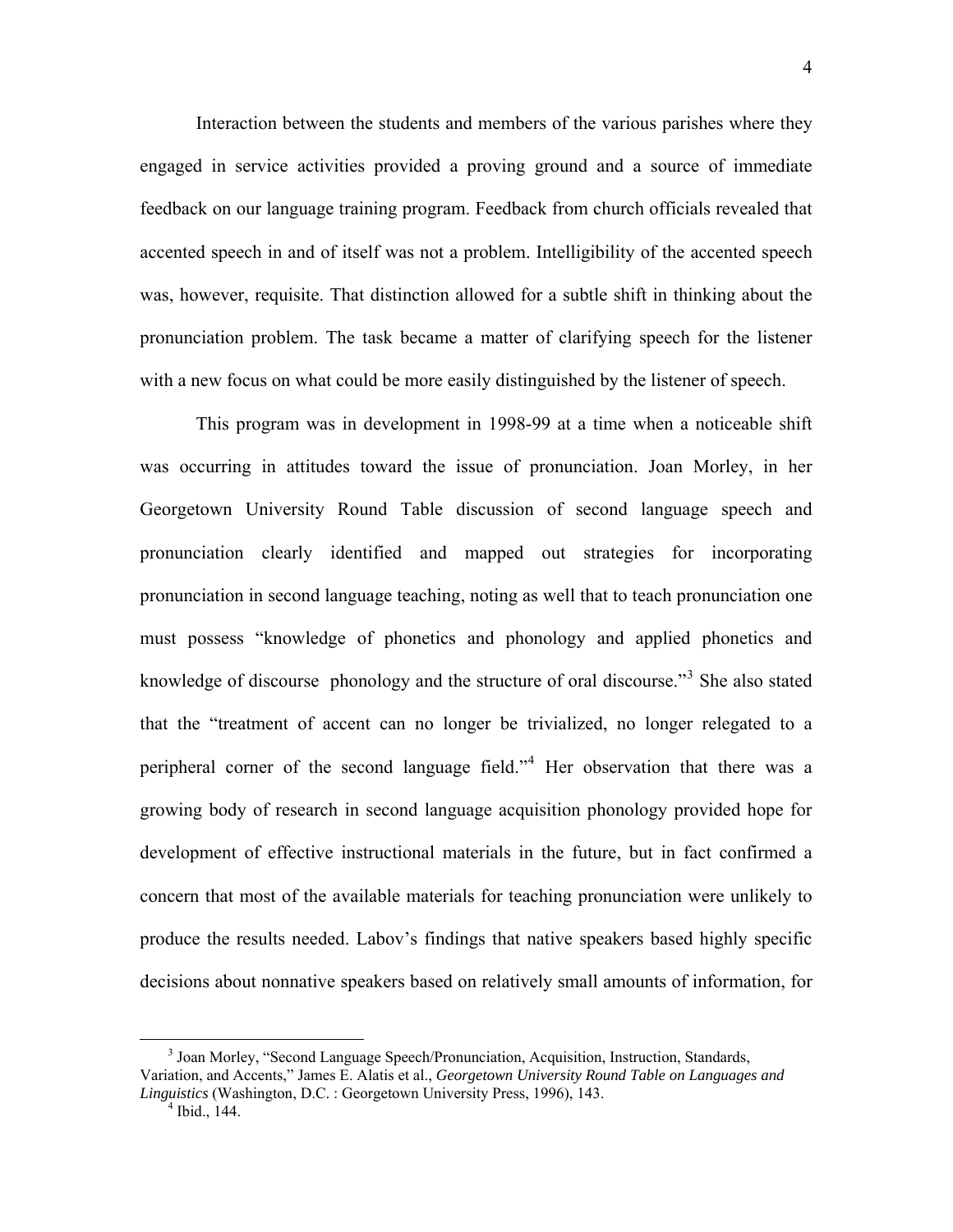example, simply the way a few words are pronounced, led to a listener-centered rather than learner-centered instructional design for the pronunciation component of the program.[5](#page-4-0)

Initially, the decision to work intensively on the vowel system of English was based upon several factors. First, only one member of the EFL team had formal training in phonetics, with detailed knowledge of place and manner of articulation of consonants and the parameters of vowel sounds, but it was evident that all five members of the EFL instructional team, and a number of tutors as well, would need to work together to provide the level of attention needed to work on pronunciation. Vowels represented a smaller more manageable class of sounds than consonants. All instructors and tutors could easily learn vowel differentiation to support instruction in the vowel system of English.

The fact that vowels are syllabic sounds was the point of departure. It is a well known fact that listeners hear vowels more strongly than they hear consonants. This understanding launched a search of the sound qualities of vowels and led to a strategy for intrusive instruction in pronunciation. The developmental sequences of interlanguage in second language acquisition, phonology in particular, discussed by Major and others, also provided some insight for what the internalization of the phonology might resemble as a multi-staged process in second language, but a practical strategy for aggressively addressing pronunciation through vowels was drawn from the research on acoustic differences between vowels and consonants.<sup>[6](#page-4-1)</sup>

 $\frac{1}{5}$ <sup>5</sup> William Labov, *Sociolinguistic Patterns* (Philadelphia: University of Pennsylvania Press, 1972).

<span id="page-4-1"></span><span id="page-4-0"></span><sup>&</sup>lt;sup>6</sup> Roy C. Major, "A Model for Interlanguage Phonology," in G. Ioup and S. H. Weinberger, eds., *Interlanguage Phonology: The Acquisition of a Second Language Sound System* (New York: Newbury House/Harper and Row, 1987), 101-125; Susan M. Gass and Larry Selinker, *Second Language*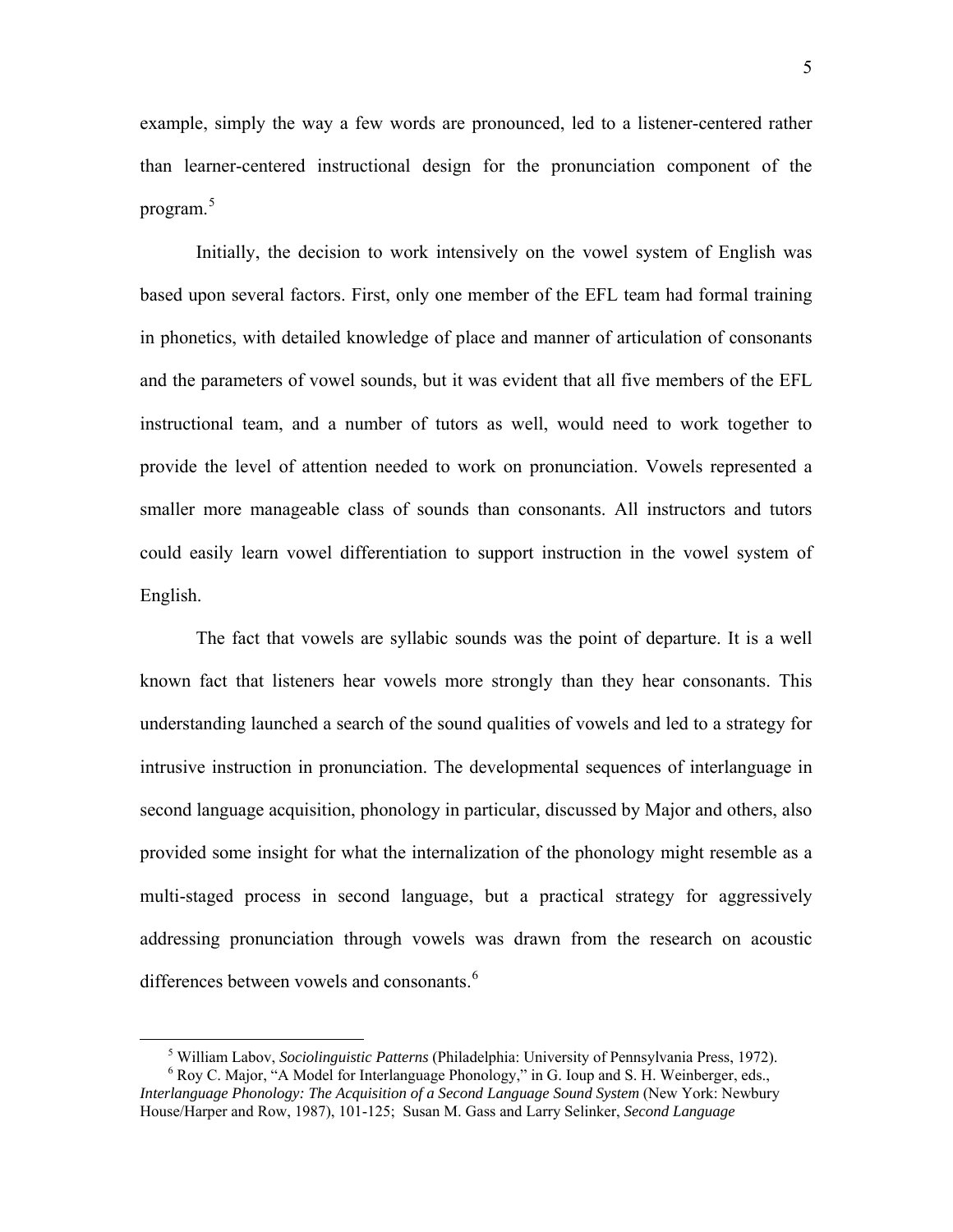There are many materials available for teaching pronunciation, but the methods are directed toward the articulatory properties of sounds, the manner and place of articulation and voicing in the production of consonants, and tongue height, tenseness or laxness, and rounding in the production of vowels, presenting an extensive and complicated set of parameters to teach. For this reason, the focus drastically shifted to the acoustic properties of sound, and it was the research in acoustic phonetics and its application in speech synthesis that provided the necessary insights. Sounds that are perceived by the hearer to be more forceful became the dominant theme in the instruction of pronunciation.

The development of artificial speech has led to an expansion of knowledge about speech perception. Speech depends, of course, upon the vocal organs. The lips and tongue play an obvious part in the articulation of speech sounds; however, the vocal organs, or those parts of the body that are involved with speech production also include the lungs, trachea, larynx, (which includes the vocal cords), the pharynx, the nose, the jaw, the mouth, which includes not only the lips and tongue, but the teeth, and the soft and hard palate. All of these features contribute to the production of the sounds, or phonemes, of a language. The process of speech involves the intentional vibration of a stream of air that is segmented into a series of puffs that vary in frequency. The frequency of speech sounds plays a significant role in speech perception.[7](#page-5-0)

Aside from the articulatory aspects of speech sound production, the research on speech synthesis has revealed information about how the characteristics of the flow of air

 $\overline{a}$ 

*Acquisition: An Introductory Course* (Hillsdale, NJ: Lawrence Erlbaum Associates, Publishers, 1994), 139- 189.

<span id="page-5-0"></span><sup>7</sup> Peter B. Denes and Elliot N. Pinson, *The Speech Chain: The Physics and Biology of Spoken Language* (New York: W. H. Freeman and Company, 1993), 17-78.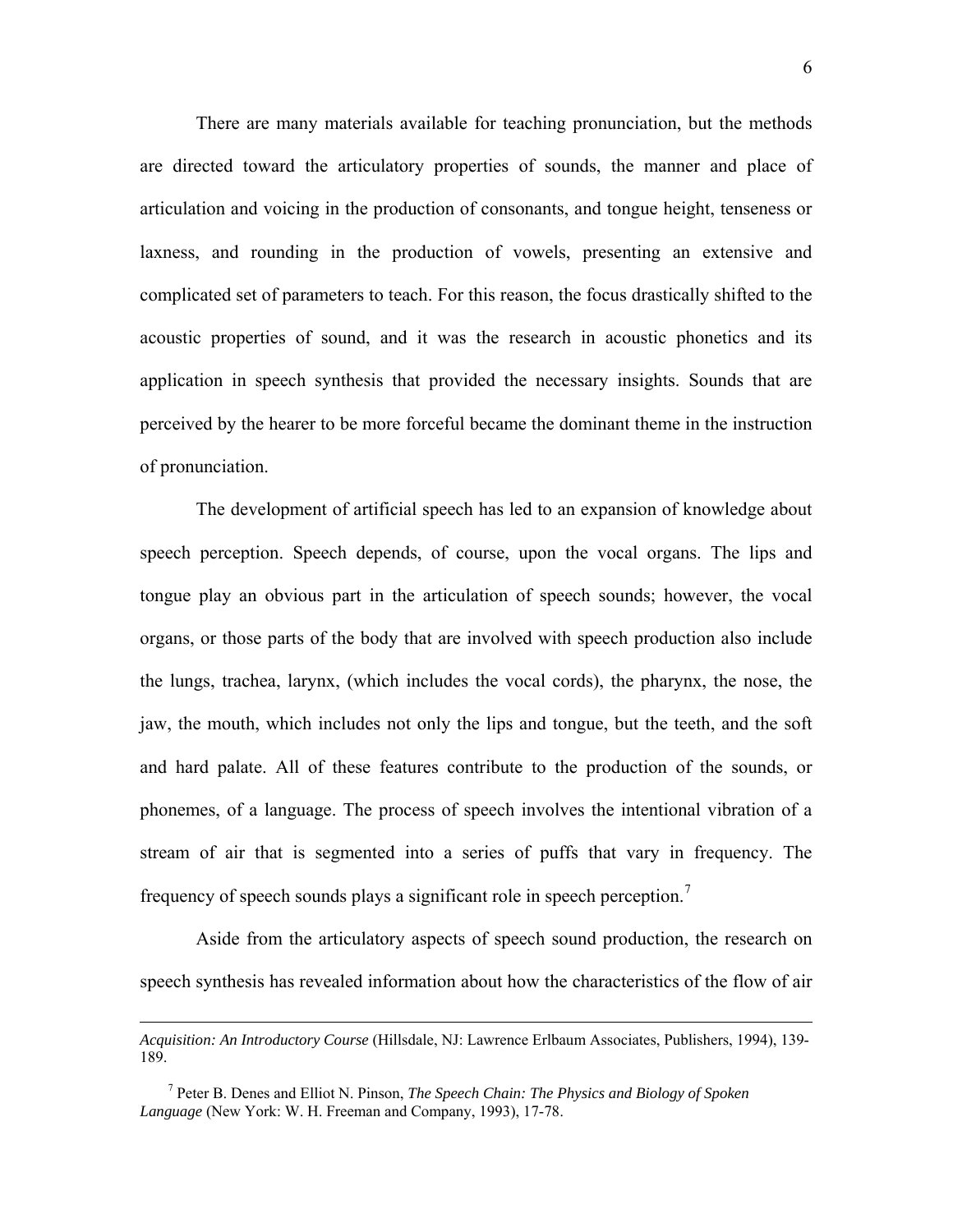through the vocal tract influence the perception of individual speech sounds. The research reveals that speech perception involves a multitude of factors including both stored information and the acoustic speech wave. The expectations of a listener influence perception. Thus, the acoustic information is combined with the articulatory features of sounds as well as other linguistic aspects such as syntax and semantics, and the subject matter, and even the circumstantial factors, such as the identity of the speaker and hearer, all contribute to speech perception. It is important to note that acoustic cues are one of many sources of information that contribute to speech perception. Obviously, then, a focus on acoustic cues is just one of many useful tools in second language acquisition.<sup>[8](#page-6-0)</sup>

Vowels and consonants differ at the most elemental level of speech sound production, which is the obstruction or restriction of the stream of air, the series of puffs that differ in frequency, which results in speech. Consonants require obstruction or restriction of airflow while vowels require minimal if any restriction of airflow. Additionally, all vowels are voiced, requiring vibration of the vocal cords. Vowels are also syllabic, meaning that they are peaks of sonority, or loudness, forming the nucleus of a syllable.

Sound spectrograms have provided visual evidence for the strength of vowel sounds. A spectrogram of a vowel shows changes in the peaks of resonance as the shape of the vocal tract changes during the production of a vowel. Such peaks of acoustic energy are called formants, and most vowels have four to five obvious peaks of energy. Peter Denes and Eliot Pinson explain that technology and experimentation with natural and synthetic speech have revealed that although speech perception is based to some degree upon the acoustic features of a sound wave, a listener's expectations, informed by

<span id="page-6-0"></span> <sup>8</sup> <sup>8</sup> Ibid., 153-183.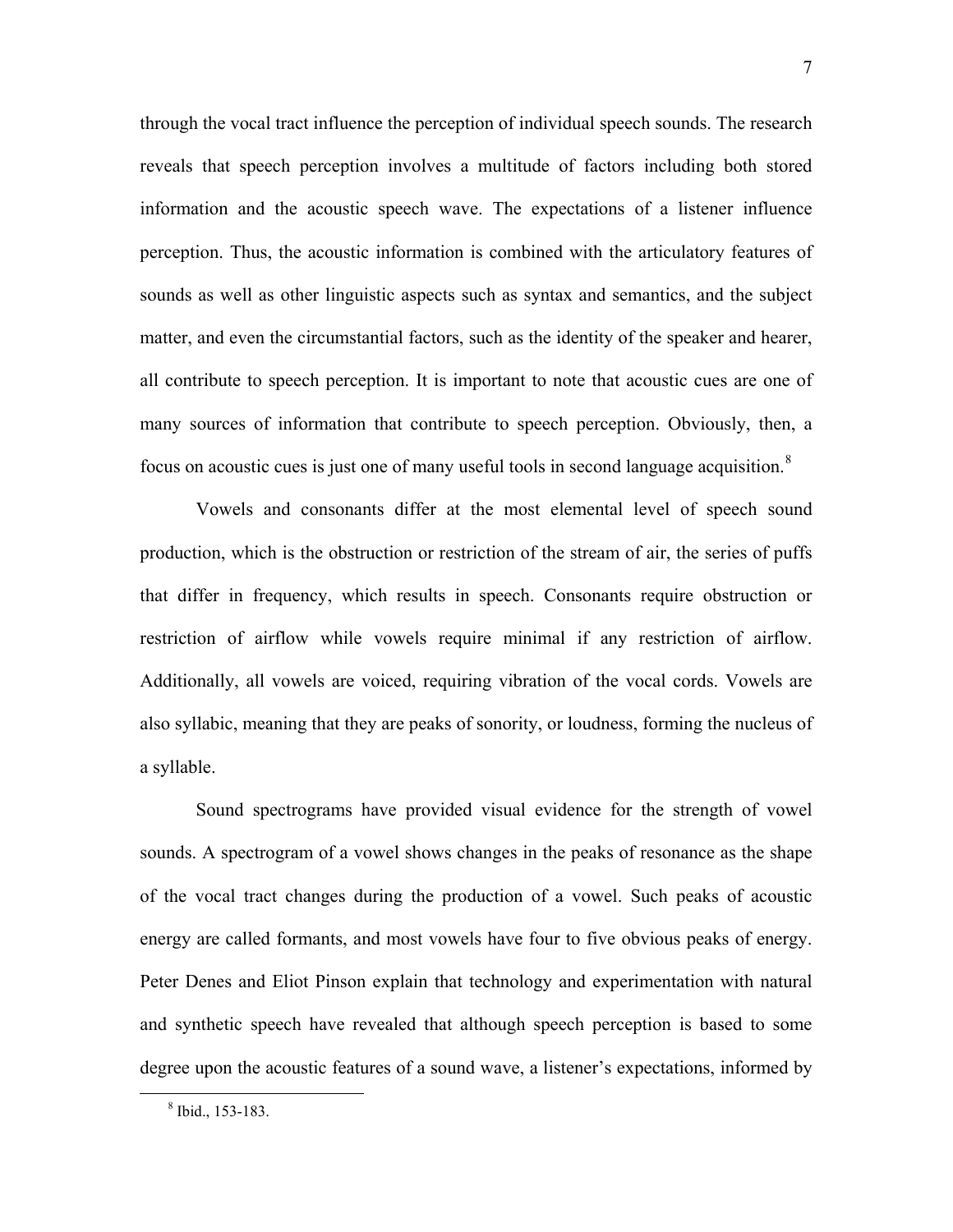knowledge of the language, the speaker, and even the topic, play a strong role identifying speech sounds.<sup>[9](#page-7-0)</sup>

Experiments with combinations of vowels and consonants also showed the effects of coarticulation, which is the overlap of articulatory properties as speech sounds are produced in rapid succession. These experiments demonstrated that the acoustic energy involved in vowel production affects the contiguous consonants. It is also important to note that vowel sounds affect consonant sounds differently depending upon the strength, that is, the amount of acoustic energy present, of the consonant, which means some consonants are more strongly affected by adjacent vowels than others.<sup>[10](#page-7-1)</sup> A discussion of the specific differences caused by coarticulation is beyond the scope of this article, but the knowledge that such variations exist serves to support the importance of teaching the vowel system of the target language in second language instruction programs.

In the articulation of vowels, the passage of the air stream is nearly unobstructed. Traditionally, vowel sounds are classified according to the highest point of the tongue and the position of the lips, notably whether the lips are rounded or unrounded. Vowels are also classified as tense or lax (or in some systems tense and non-tense), depending upon the amount of acoustical energy needed to produce the sound. In terms of articulatory properties, tense vowel sounds require a relatively strong muscular effort involving a greater movement of the vocal tract away from the position of rest. In acoustic terms, a tense vowel involves a strong spread of acoustic energy. Since all vowels are produced with vocal cord vibration, they are among the sounds classified as voiced. Sounds that do not involve vocal cord vibration are referred to as voiceless

<span id="page-7-1"></span><span id="page-7-0"></span> $9$  Ibid., 164-167.

 $10$  Ibid., 167-174.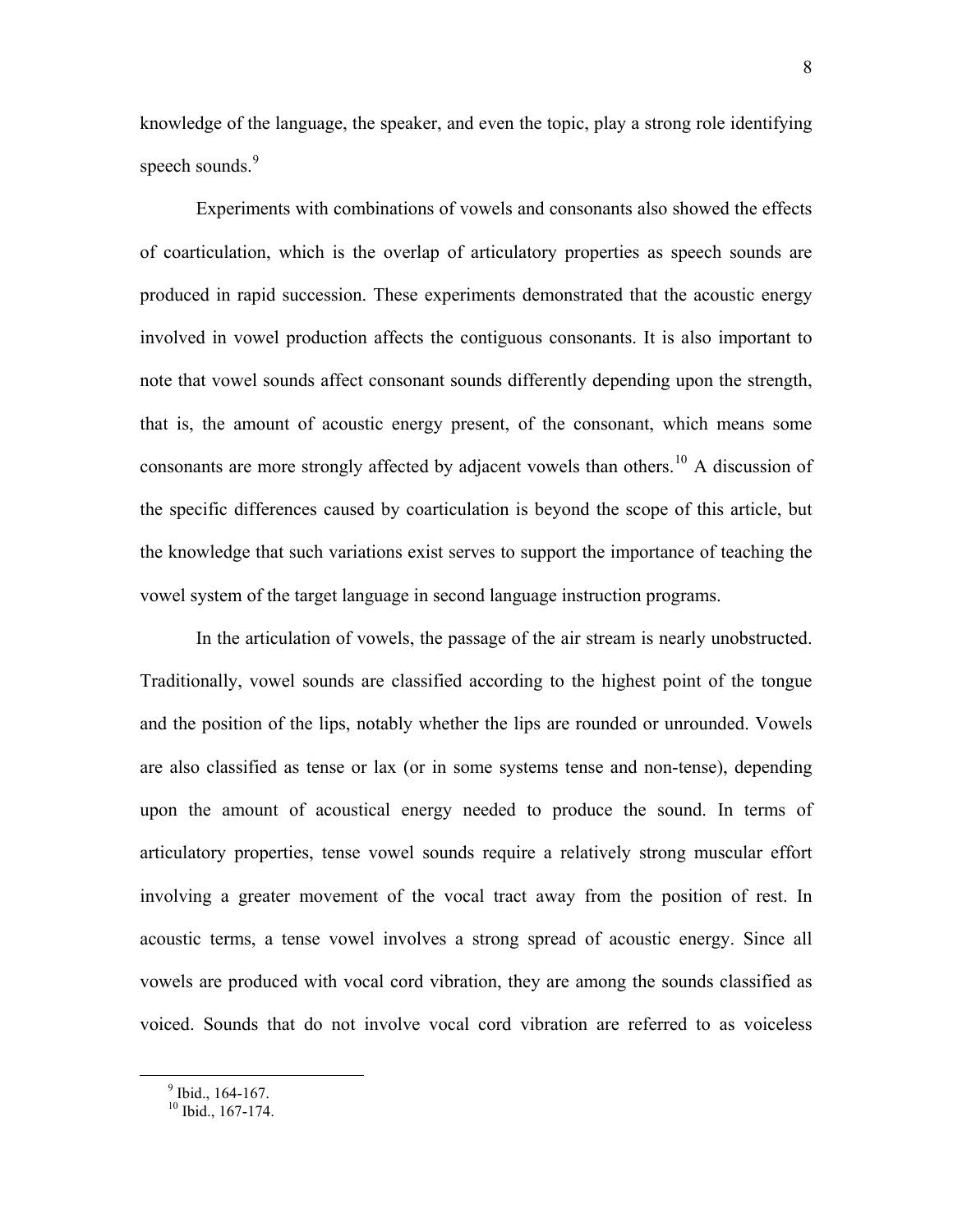sounds. The description of the tongue position is not always easy to understand, partly because the tip, sides and main body of the tongue can move independently. Thus, with respect to vowel production, the tradition is to describe the highest, or lowest, part of the main body of the tongue. Further, the tongue positions are described in relationship to the positions assumed in the cardinal vowels.

Daniel Jones first proposed the set of cardinal vowels. The cardinal vowels represent a set of evenly spaced reference points on a vowel chart, such as the one in Figure 1, in the usual quadrilateral shape. Theoretically, the cardinal vowels are independent of any actual language. They represent spaced points within a continuum of possible qualities. Cardinal vowels are arbitrary, but, in fact, some languages actually have some of these exact vowels. Most real language vowel sounds, however, are

Cardinal Vowels

| Front    | Central     |                       | Back        |
|----------|-------------|-----------------------|-------------|
| High     | $\cdot$ i   |                       | $\cdot u$   |
| Mid-High | $\bullet$ e |                       | $\bullet$ 0 |
| Mid-Low  |             | $\cdot$ $\varepsilon$ | $\bullet$   |
| Low      |             | $\cdot a$             | ۰a          |

Figure 1. This scheme shows the vowel quadrilateral typically used in mapping the tongue positions for the eight cardinal vowels.

somewhat different in quality from the cardinal vowels. Ladefoged states, for example, that cardinal vowel 1 is produced with the lips spread and the tongue position is as high and far forward as possible without causing friction. He notes that this cardinal vowel is like the English vowel [i], but it is more extreme than the English [i]. However, the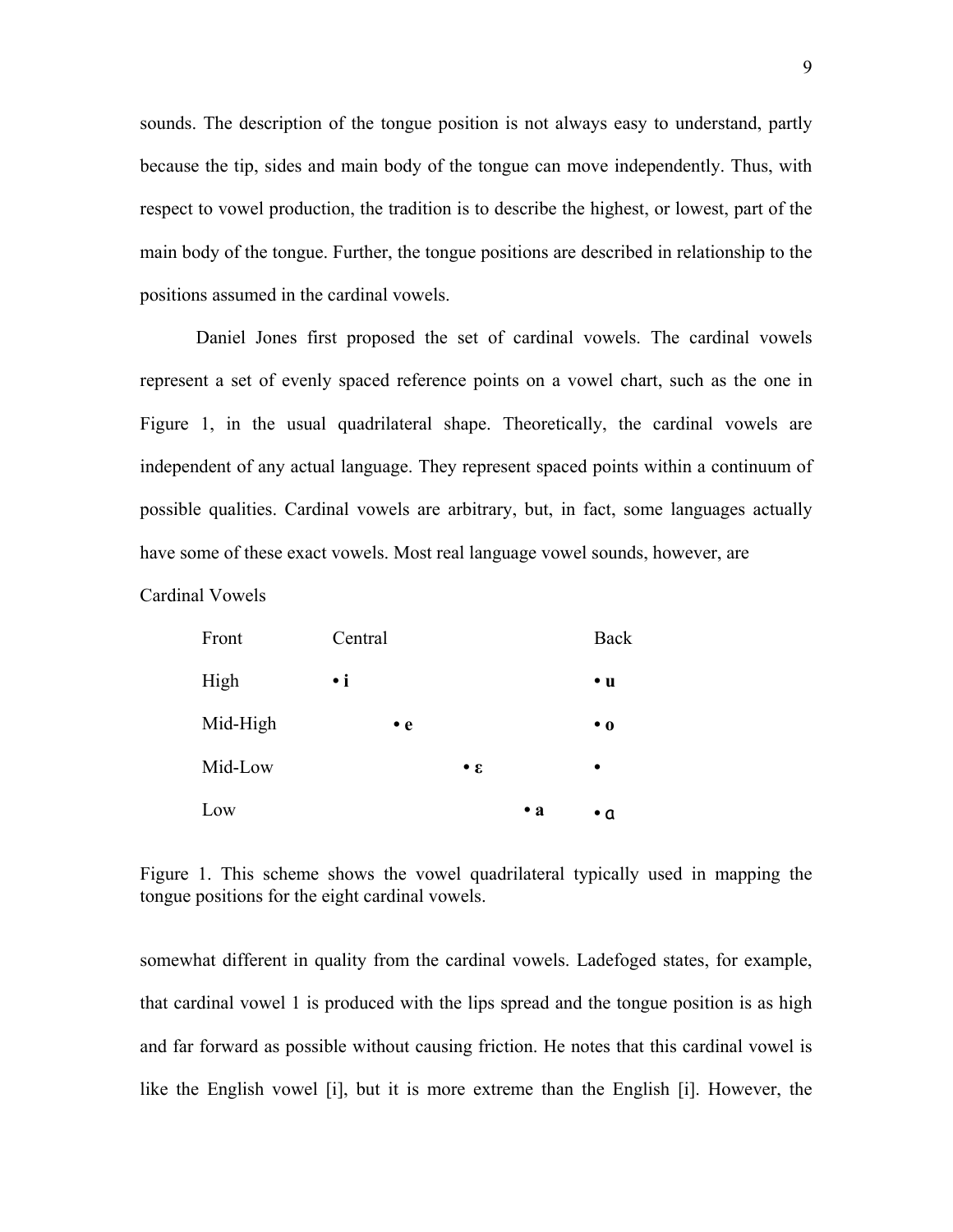symbol used for this cardinal vowel 1 is still [i], the same as the high front English vowel [i]. Identically transcribed vowels from different languages may actually differ in quality, so the sounds are not actually the same, despite being identically transcribed. Still, the point of reference is useful. The cardinal vowels allow for a description of sounds in reference to specific points within the range of possibilities, allowing phoneticians to describe the sounds as higher or lower than a specific point of reference, forward or backward of a fixed point, or in the middle of the space between front and back or high and low vowels. Thus, a traditional vowel chart provides a visual representation of sound values. Though there are several problems associated with the concept of the cardinal vowels, the system has allowed for the vowels of many languages to be described in relatively accurate acoustic terms despite the focus on tongue height.<sup>[11](#page-9-0)</sup>

The standard vowel chart in Figure 2 with the addition of key words used in this program shows the vowel system of English. Most native speakers are taught that English has the five vowels a, e, i, o, u and often y and w. These are simply the graphemes, or letters, used in orthography, or spelling. All the students who had some familiarity with English had also learned that English has this set of vowels, an especially misleading bit of false knowledge that invites and supports interference from L1 for native speakers of Spanish. In fact, English has 11-15 vowels depending on the dialect while Spanish has the five vowels shown in Figure 3. In a phonemic or phonetic description, a distinct symbol is provided for each vowel. Vowels, then, can be identified and differentiated, and any language can provide known reference points. In teaching any language as a

<span id="page-9-0"></span><sup>&</sup>lt;sup>11</sup> Peter Ladefoged, *A Course in Phonetics*, 3<sup>rd</sup> ed. (Fort Worth: Harcourt Brace College Publishers, 1993), 217-225.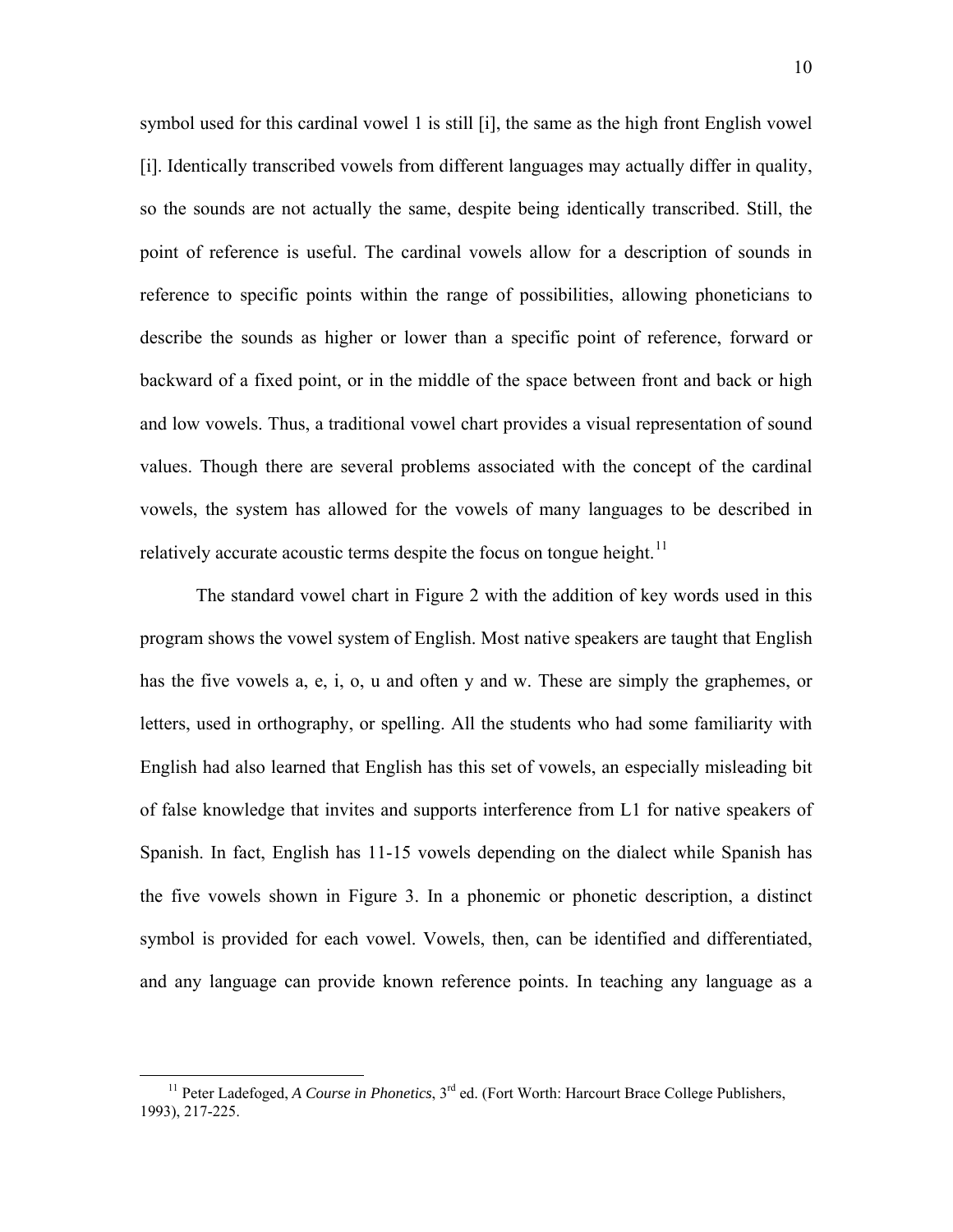second or foreign language, a vowel chart is a necessary tool for comparing the vowel systems of L1 and L2.

American English Vowels and Diphthongs With Key Words

| i (beat)          |                       | $u \quad (boot)$ |            | Diphthongs |  |             |
|-------------------|-----------------------|------------------|------------|------------|--|-------------|
| $I$ (bit)         |                       |                  | $U$ (put)  |            |  | ai (bite)   |
| $e$ (bait)        | $\mathfrak{g}$ (Rosa) |                  | $o$ (boat) |            |  | $au$ (bout) |
| $\epsilon$ (bet)  | $\Lambda$ (bud)       |                  | (fore)     |            |  | $i$ (boy)   |
| $x \text{ (bat)}$ |                       | a                | (father)   |            |  |             |

Figure 2. This scheme shows the vowels of American English. (Diphthongs were not included in the vowel comparison because Spanish has the diphthongs of English as well as many others.) Spanish Vowels



Figure 3. This scheme shows the Spanish vowels.

Knowledge of the sound system of a language includes knowing all the individual sounds of a language and all the possible combinations of sounds. This aspect of linguistic competence is as important for the listener as it is for the speaker. In a first language, knowledge of the phonological system, as well as the other systems, is mostly unconscious knowledge. Thus, a native speaker of English knows both all the sounds and all the combinations of sounds, but is unlikely to be able to retrieve and articulate that knowledge in the form of specific rules. However, the native speaker is easily able to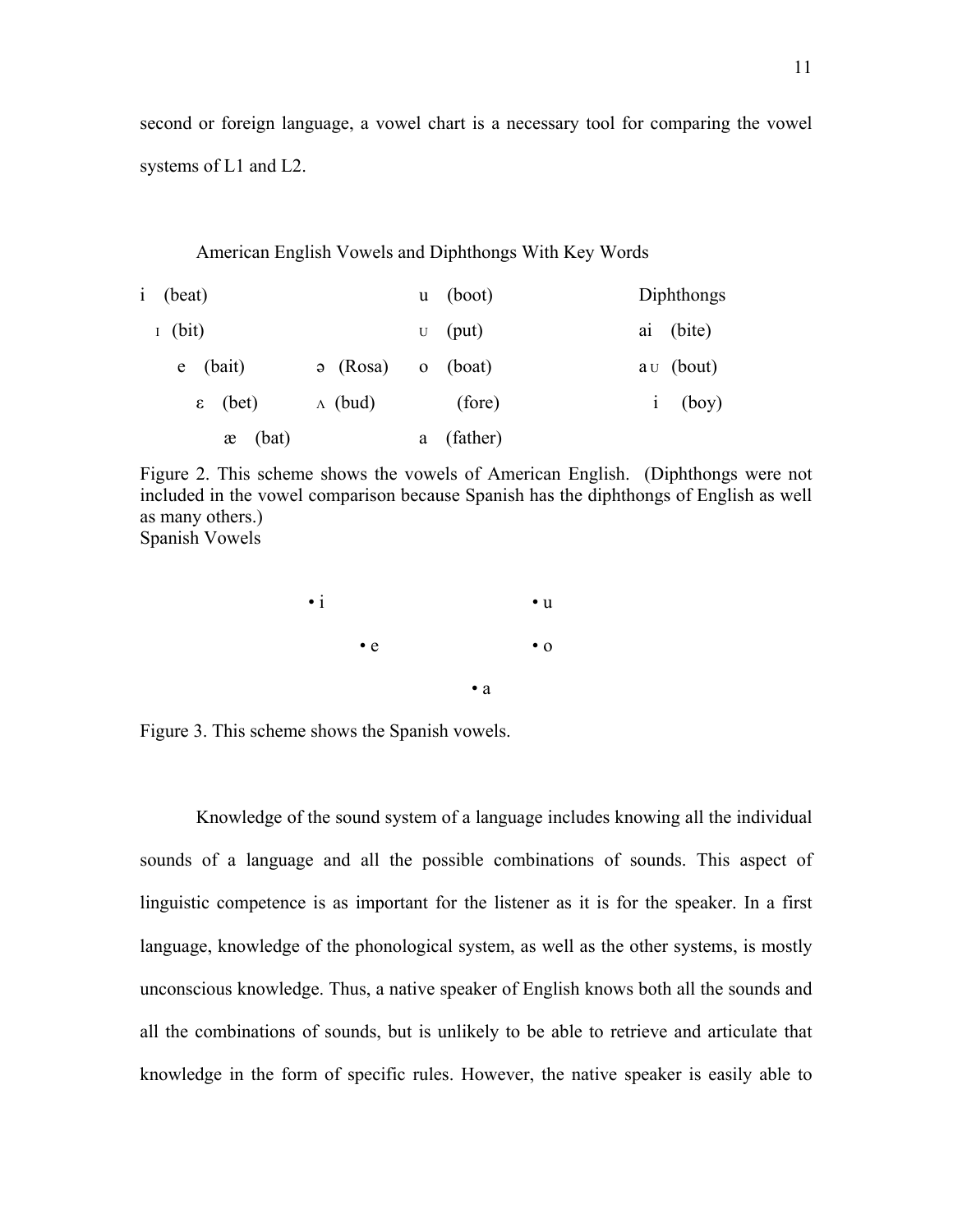identify individual sounds and sound sequences that are not English. Accented speech is easily recognized even when the accent is subtle. In their introductory text, Fromkin, Rodman and Hyams provide the example of several terms, all nonsense terms that do not exist in English, but as they point out, it is very easy for a native speaker of English to identify "blick" as a possible word, while "bnick" is not.<sup>[12](#page-11-0)</sup> Native speakers know that the voiced bilabial stop [b] in the initial position cannot be immediately followed by the velar nasal stop [n], though they are unlikely to be able to state this information in a rule. Native speakers' knowledge of the sounds and sequences of sounds provides glosses for similar sounds and sequences in L2. At the same time, native speaker knowledge of the phonology of L1 can also act as a barrier to the acquisition of new sounds and/or sound sequences.

Listener's expectations play a considerable role in the complex process of speech perception, for example, the first two or three formants in a vowel sound strongly affect the perception of the sound. It is also true, however, that varied combinations of formant frequencies can be perceived as the same vowel.<sup>[13](#page-11-1)</sup> The concept of the cardinal vowels actually demonstrates this reality. The high front vowel [i] in American English is perceptibly different from what may be transcribed phonetically as the same vowel in another language. Phoneticians working with the classification of differences prior to spectrograms and digital processing did an amazing job identifying articulatory properties that actually correspond to acoustic values. This perceptual glitch—perceiving a variety

<span id="page-11-0"></span><sup>&</sup>lt;sup>12</sup> Victoria Fromkin, Robert Rodman, and Nina Hyams, An Introduction to Language,  $7<sup>th</sup>$  ed. (Boston: Thomson Heinle, 2003). 13 Peter B. Denes and Elliot N. Pinson, *The Speech Chain: The Physics and Biology of Spoken* 

<span id="page-11-1"></span>*Language* (New York: W. H. Freeman and Company, 1993), 17-78.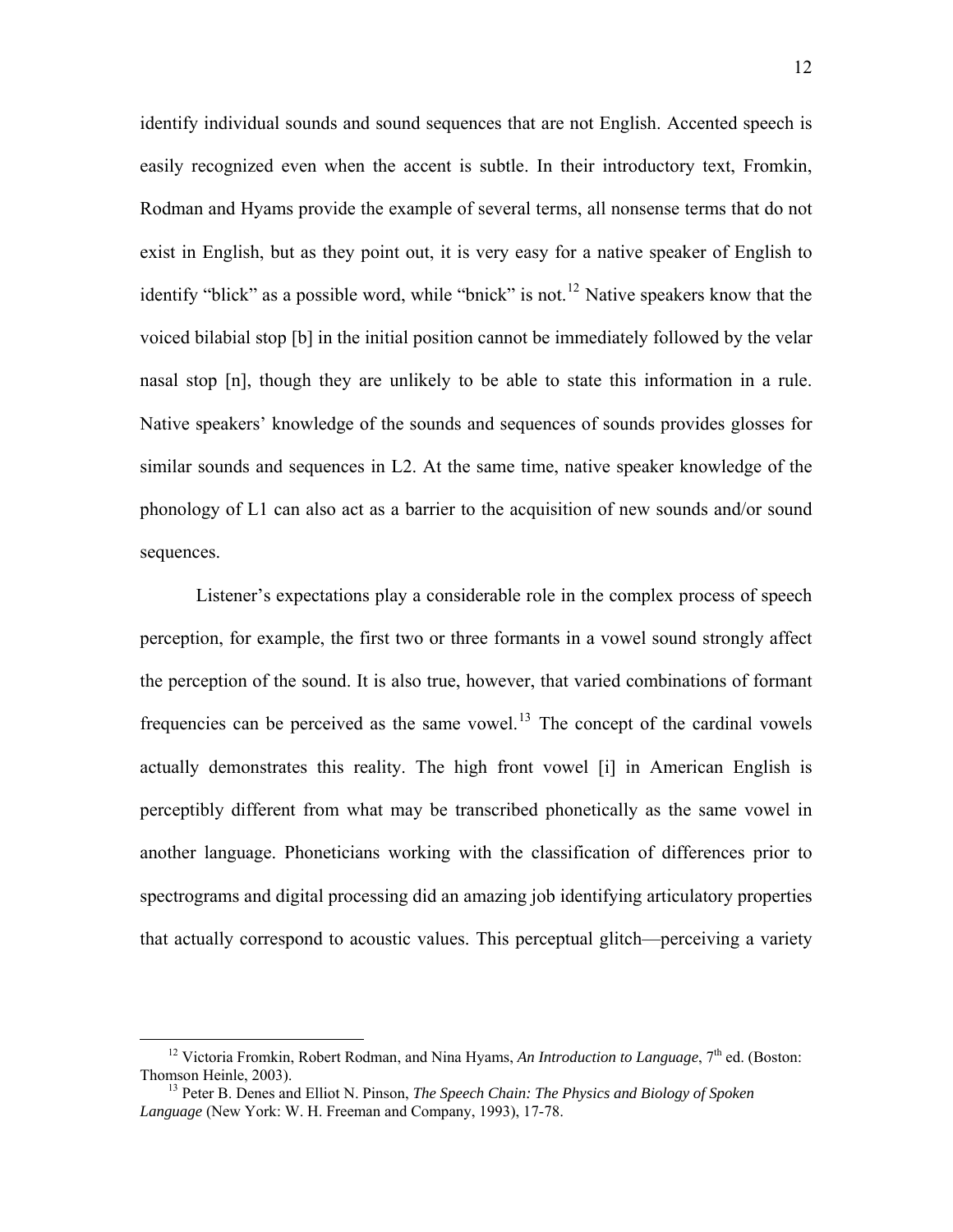of acoustic values as the same vowel—suggests in part why it is easier to teach sounds that are not in the L1 inventory and supports, logically, the reason to do so.

 The need for correct pronunciation extends far beyond the sociolinguistic context. A native speaker has a vast amount of unconscious stored knowledge that interacts with the acoustic cues as well as knowledge of the topic, the speaker, essentially the whole pragmatic context. The stored unconscious knowledge of the linguistic system in effect filters the acoustic information. The phonological rules establish expectations for sound sequences. The concept of interference or transfer of linguistic variables from L1 to L2 has a long history, stretching from the investigations of Prague School linguists such a Nikolai Trubetzkoy in the 1930s, to Uriel Weinreich's discussion of interference in the 1950s. At about the same time, the development of the contrastive analysis movement was in progress. Based upon the premise that comparing and contrasting languages could provide specific predictable points of error in second language acquisition, contrastive analysis presumed that transfer of knowledge from the first language could negatively and/or positively affect the learning and production skills in second language acquisition. Clearly, this idea is not unique or new to contrastive analysis. Since second language is obviously filtered through the first language, one might expect that the influence of the first language could support second language learning in areas of structural similarities or thwart language learning in areas of dissimilarity. For the native speaker of Spanish learning English, for example, the common pronunciation error of [šip], which sounds like "sheep" for ship is not caused by a transfer of knowledge; rather, there is a systematic difference in the sound systems of Spanish and English. Spanish does not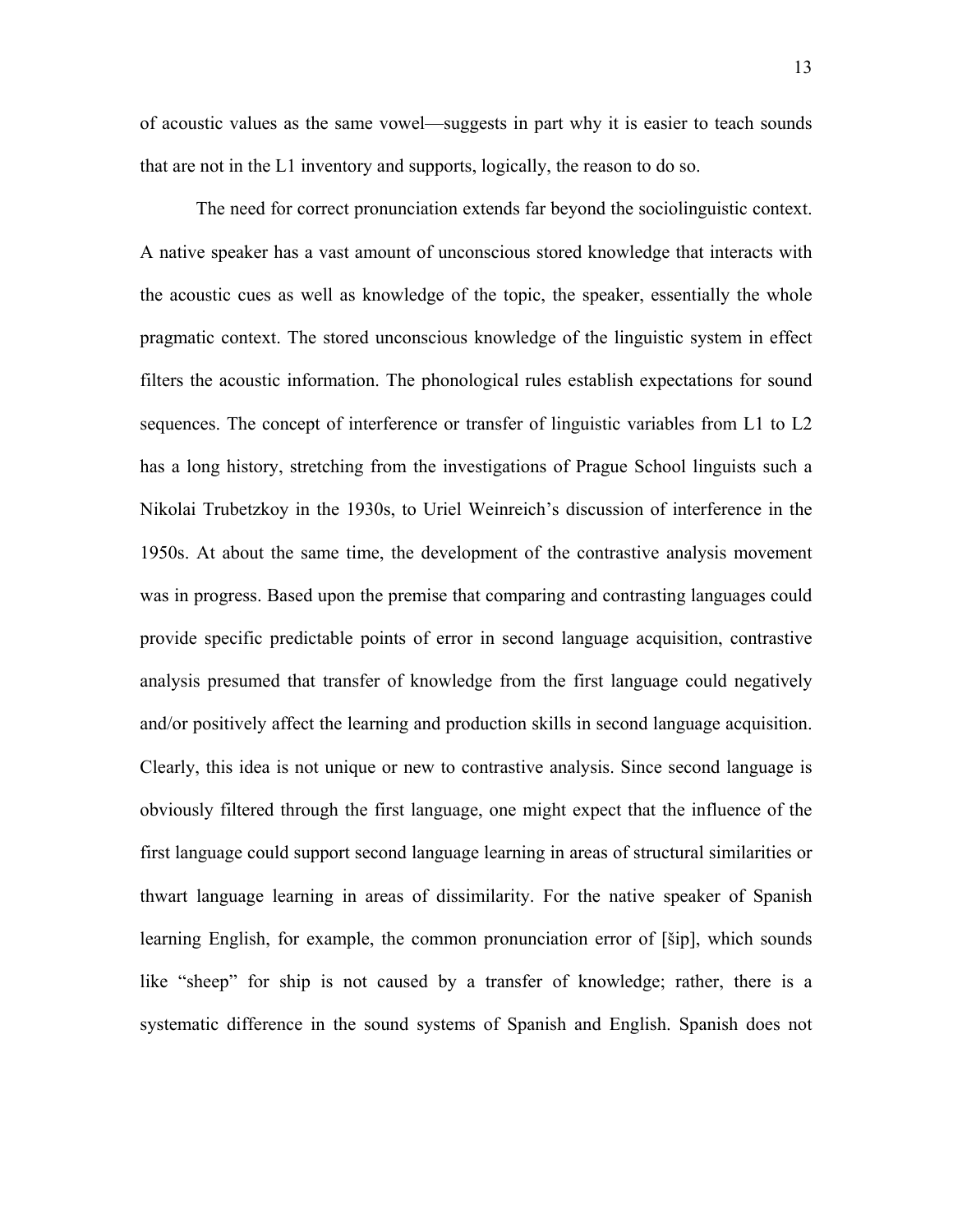contain the vowel [I], so the perceptual capacity for [I] is simply not available to the native speaker of Spanish.

Production of speech sounds is, of course, related to the perception of sounds. It is widely known that infants are able to make fine phonetic distinctions. However, as children grow older, they lose their ability to differentiate a large number of sounds, distinguishing instead the sound categories characteristic of the language, or languages, they are acquiring. The perceptual ability to distinguish fine phonetic detail significantly diminishes by adulthood. Thus, the L2 learner has an inventory of sounds based on the first language, which provides a kind of map of phonetic categories. Some of those categories may exist in the L2 language, but others may not. Consequently, the L2 learner's pronunciation is manifested in part by the learner's perception of sounds in the first language.

The research on phonological development in L2 learners pointed to several problems that are likely to arise. Flege's research on phonological development revealed that the sounds in L1 and L2 that are similar present the greatest possibility for interference, which is probably not the likely assumption.<sup>[14](#page-13-0)</sup> However, since the cardinal vowels are essentially guide posts for identifying, for example, a variety of sounds that fall within the framework for the symbol [i], this phenomenon makes perfect sense, supporting the notion that novel sounds in L2 are less likely to provide a context for transfer or interference from the L1 phonological system.

The problem of perception in the phonological aspect of second language learning presents an array of possibilities. For example, a sound or sound combination in the L1

<span id="page-13-0"></span> <sup>14</sup> J. E. Flege, "Second Language Speech Learning: Theory, Findings, and Problem." in *Speech Perception and Linguistic Experience: Issues in Cross-Linguistic Research*, ed. W. Strange (Timonium, MD: York Press, 1995), 233-277.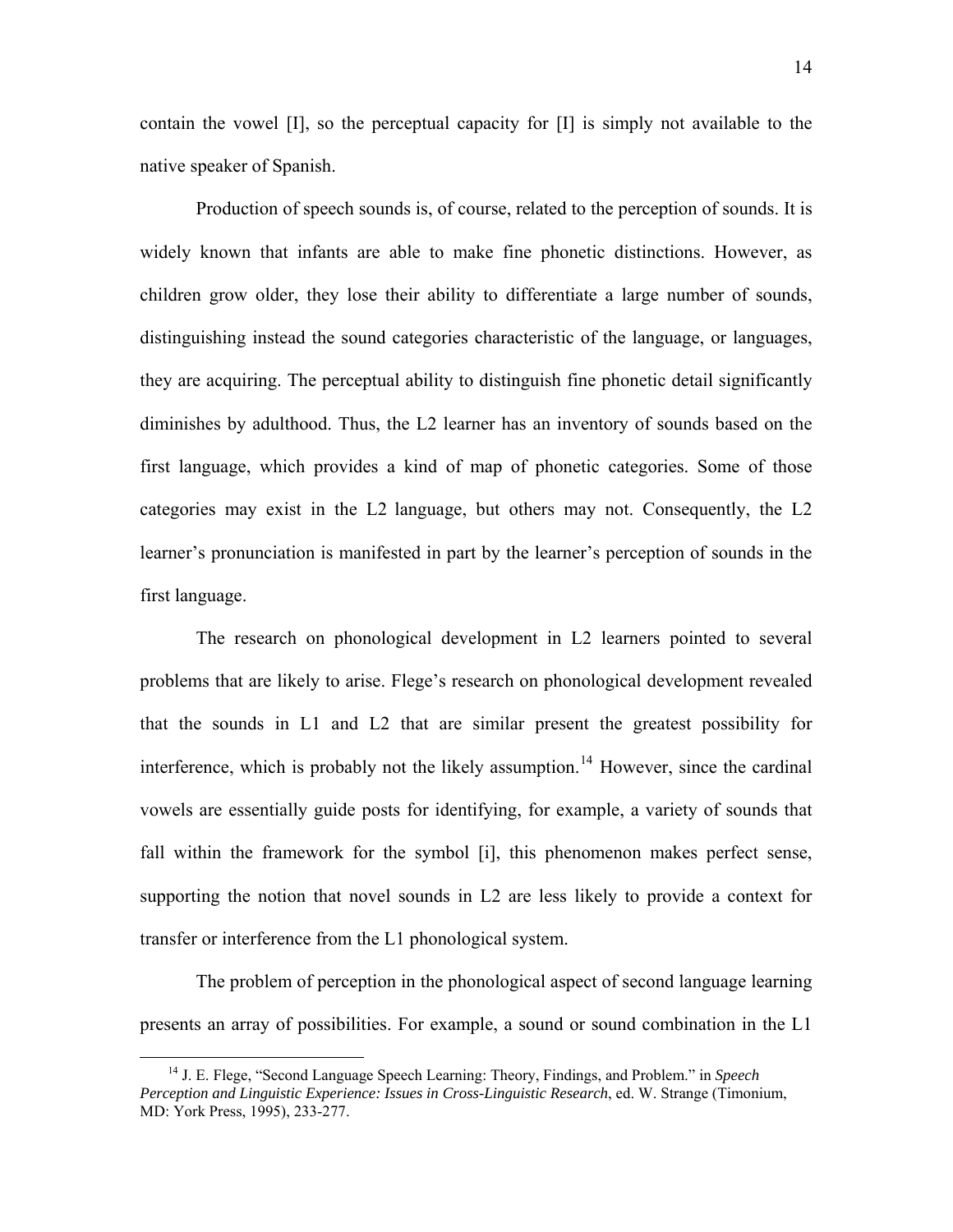may also be present in the L2 language, in which case the learner can articulate the sound with the same or very similar proficiency as a native speaker. It is also possible that a sound or a combination of sounds in the L2 language may not be present in the L1 language, and consequently the learner may not perceive the sound or sound combination and will be unlikely to articulate the sound at all. Still another very likely possibility is that the absence of perception of the sound will be overlooked in an instructional setting because the actual production of the sound is the focus. It is difficult to assess whether the mispronunciation is related to production or perception, even with considerable knowledge of the phonology of L1 and L2. With no knowledge of phonology, it is unlikely that an instructor would even consider the perception-production link. Often L1 sequential constraints affect production as well so that another possibility is the correct pronunciation in a phonetic environment where L1 has the same sequential constraints and mispronunciation in a sequence of sounds not present in L1. Sometimes, students' pronunciation may be a matter of luck, which can be frustrating for an instructor who may not know the phonology of a learner's first language.

English has an extensive system of vowels, particularly by comparison with Spanish. Thus, it is very likely that many adult native speakers of Spanish learning English perceive fewer than half the vowels of American English. However, despite the normal reduction in phonological discriminatory abilities, adults can still be taught to perceive new categories of sounds.<sup>[15](#page-14-0)</sup>

<span id="page-14-0"></span> <sup>15</sup> Roy C. Majors, *Foreign Accent: The Ontogeny and Phylogeny of Second Language Phonology* (New Jersey: Lawrence Erlbaum Associates, Publishers, 2001), 52-62.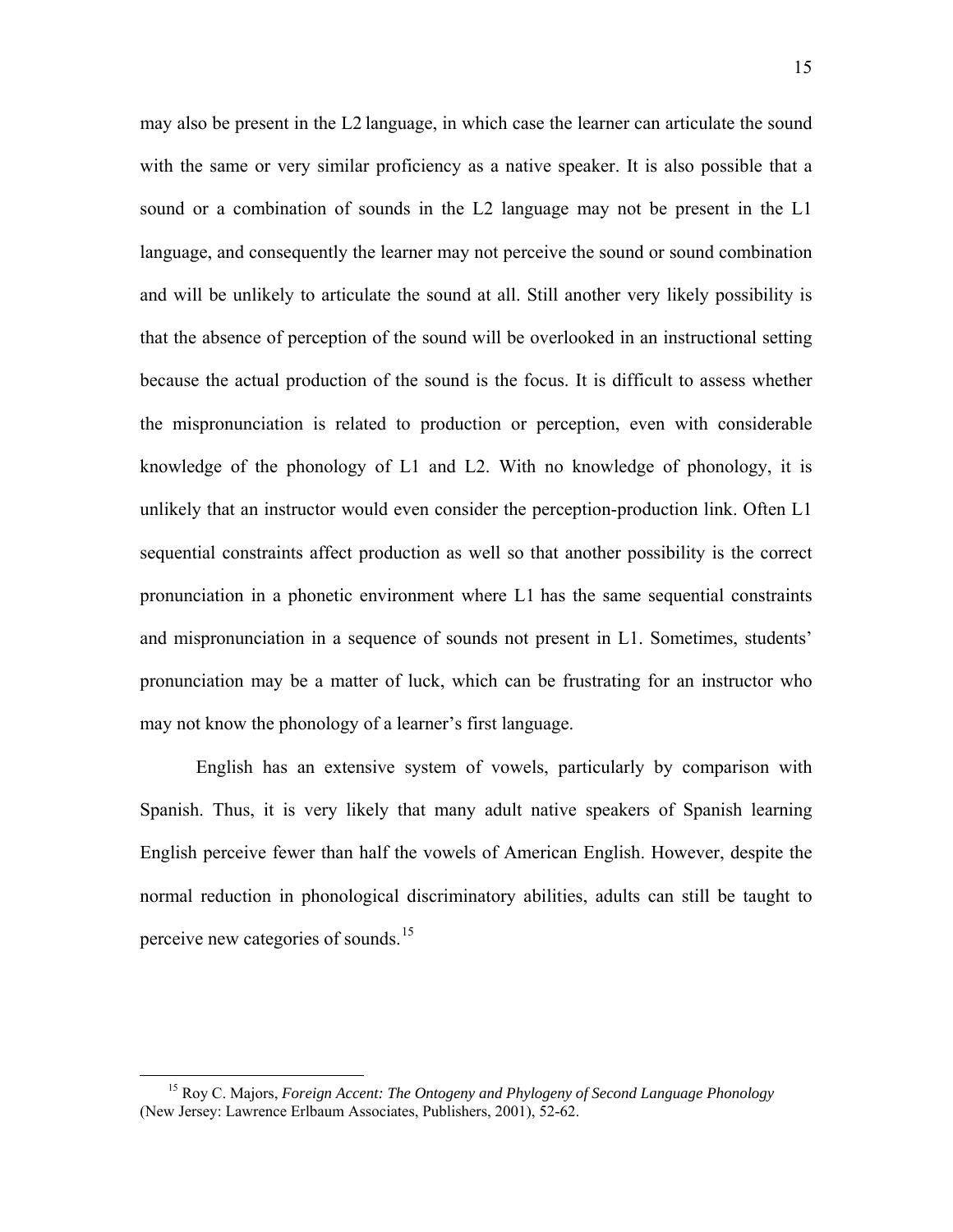A number of studies of vowel perception demonstrate that vowels are perceived in relation to the categories extant in the first language.<sup>[16](#page-15-0)</sup> However, without training, few native speakers of any language can identify the articulatory features of the sounds of their language, vowels or consonants. Identifying or placing the vowels of L1 and L2 in relation to the cardinal vowels on a chart provides a visual as well as auditory and articulatory context for exploring the similarities and differences between and among the vowels in L1 and L2 languages, allowing the learner to both see and hear the different sound values in the two languages.

 In *A Course in Phonetics*, Ladefoged describes several practical exercises for locating vowels. He proposes these exercises primarily as a way to demonstrate that vowel sounds form a continuum. Unlike consonants, there are no clear boundaries between vowel sounds. Categories of consonants are more distinctive, not allowing, for example, a sound that is halfway between voiced and voiceless. Ladefoged suggests beginning with the vowel [æ] as in "bad." Native speakers can move through the following front vowels  $[\alpha, \varepsilon, \varepsilon, i]$  ( $[\varepsilon]$  as in bet,  $[\varepsilon]$  as in bait,  $[i]$  as in beet) though he notes that passing through these sounds from [æ] to [i] may require some practice, stating each sound, "slurring" from one vowel to another.<sup>[17](#page-15-1)</sup> The next step is to reverse the process, moving from [i] to [æ]. To feel the difference from front to back he suggests moving from [æ] to [a] as in "father." Some phonetic charts use the key word "bomb" as speakers of American English would pronounce it, but the students persisted in rounding the vowel, coming closer to [o]. The word "father" produced the best results. Native speakers of American English are likely to go directly from [æ] to [a], though there are

<sup>&</sup>lt;sup>16</sup> Ibid., 52-62.

<span id="page-15-1"></span><span id="page-15-0"></span><sup>&</sup>lt;sup>17</sup> Peter Ladefoged, *A Course in Phonetics*, 3<sup>rd</sup> ed. (Fort Worth: Harcourt Brace College Publishers, 1993), 78.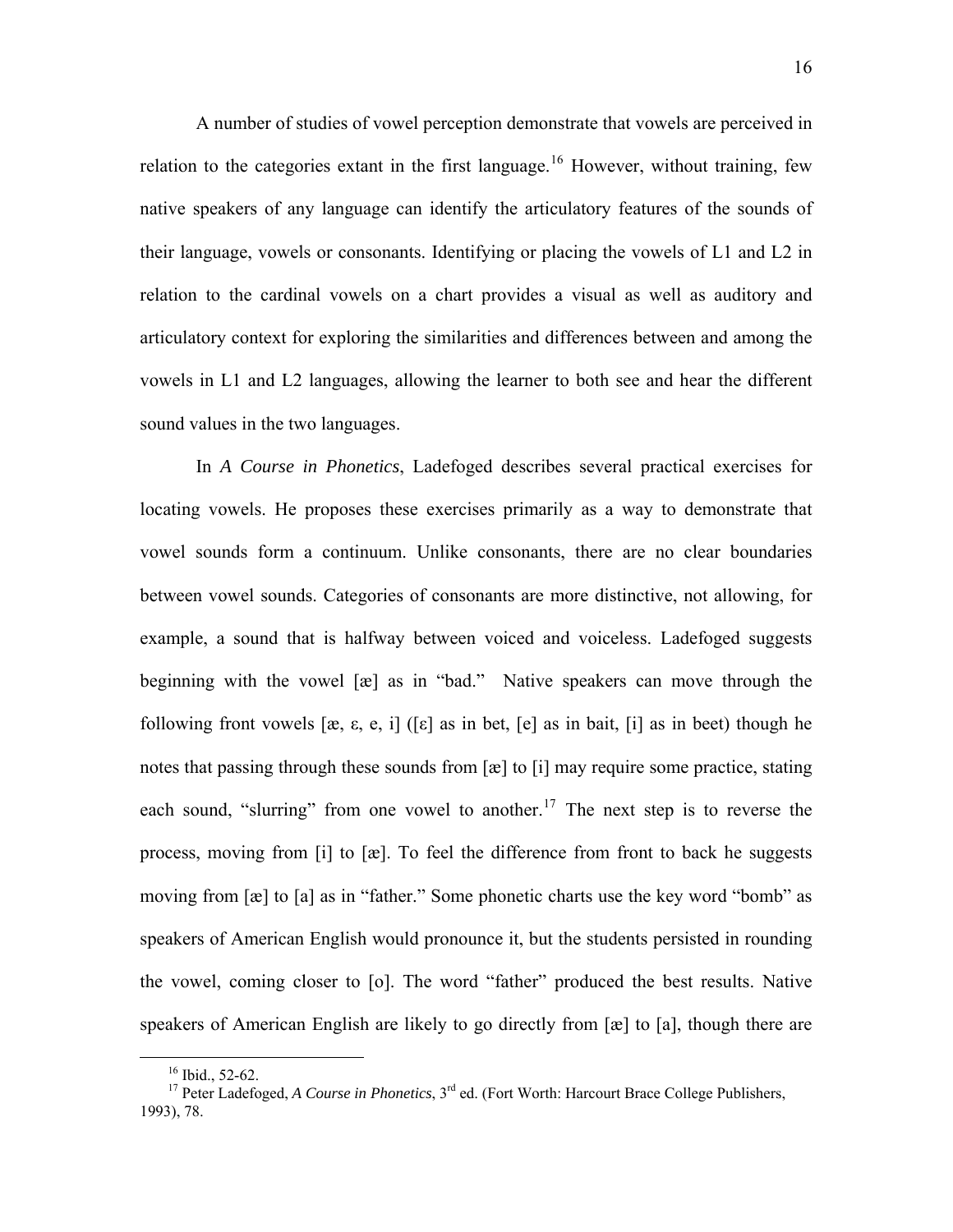possible vowels between [æ] and [a]. Many European students who have learned the British English dialect stop almost midway between [æ] and [a]. Finally, moving from [a] up to [u] reveals the range of back vowels  $[a, , o, v, u]$  ([a] as in father,  $\lceil \cdot \rceil$  as in fore, [o] as in boat, [U] as in put, and [u] as in boot). The mid central vowel [ə] as in "Rosa" occurs in unstressed syllables, and is, in fact, the most used vowel in English, a useful thing to know for foreign speakers, particularly in light of our orthography. The vowel  $\lceil \Lambda \rceil$ as in "bud" is sometimes difficult to distinguish from [ə], even for native speakers. However, [Λ] is more likely to occur in a syllable where some stress occurs. It is important to note that the vowel qualities high, low, front, back, and mid and central are actually auditory values showing how vowels sound in relation to each other. Thus, the auditory quality of the sounds changes as there is movement from one vowel to another. These features correspond to acoustic properties rather than to actual tongue position.

 Vowel sounds represent peaks of sonority, or the inherent loudness of a sound. If the pitch, stress, and length are equal, for example, the vowel sound [a] as in barn is more sonorous than [i] as in bean. Likewise, both vowel sounds are more sonorous than the consonant sounds in the two words.<sup>[18](#page-16-0)</sup> This quality is evident in the context of a syllable. Vowels or diphthongs form the nuclei of syllables; that is, vowels are usually the central element in a syllable. A syllable consists of a single sound formed by a vowel or a diphthong alone, or sometimes a syllabic consonant alone, or a combination of a vowel or diphthong with one or more consonants. A syllable is a phonological unit that contains a vowel as its nucleus.<sup>[19](#page-16-1)</sup> Students sometimes use "syllable" and "morpheme" interchangeably, which in inaccurate. Though it is true that some syllables are actually

<span id="page-16-1"></span><span id="page-16-0"></span><sup>&</sup>lt;sup>18</sup> Peter H. Matthews, *The Concise Oxford Dictionary of Linguistics* (Oxford: Oxford University Press, 1997), 346.<br><sup>19</sup> Mehmet Yayas, Applied English Phanalagy (Malden, MA: Blackwell Publishing, 2006), 127, 140.

<sup>1997), 346. 19</sup> Mehmet Yavaş, *Applied English Phonology* (Malden, MA: Blackwell Publishing, 2006), 127-149.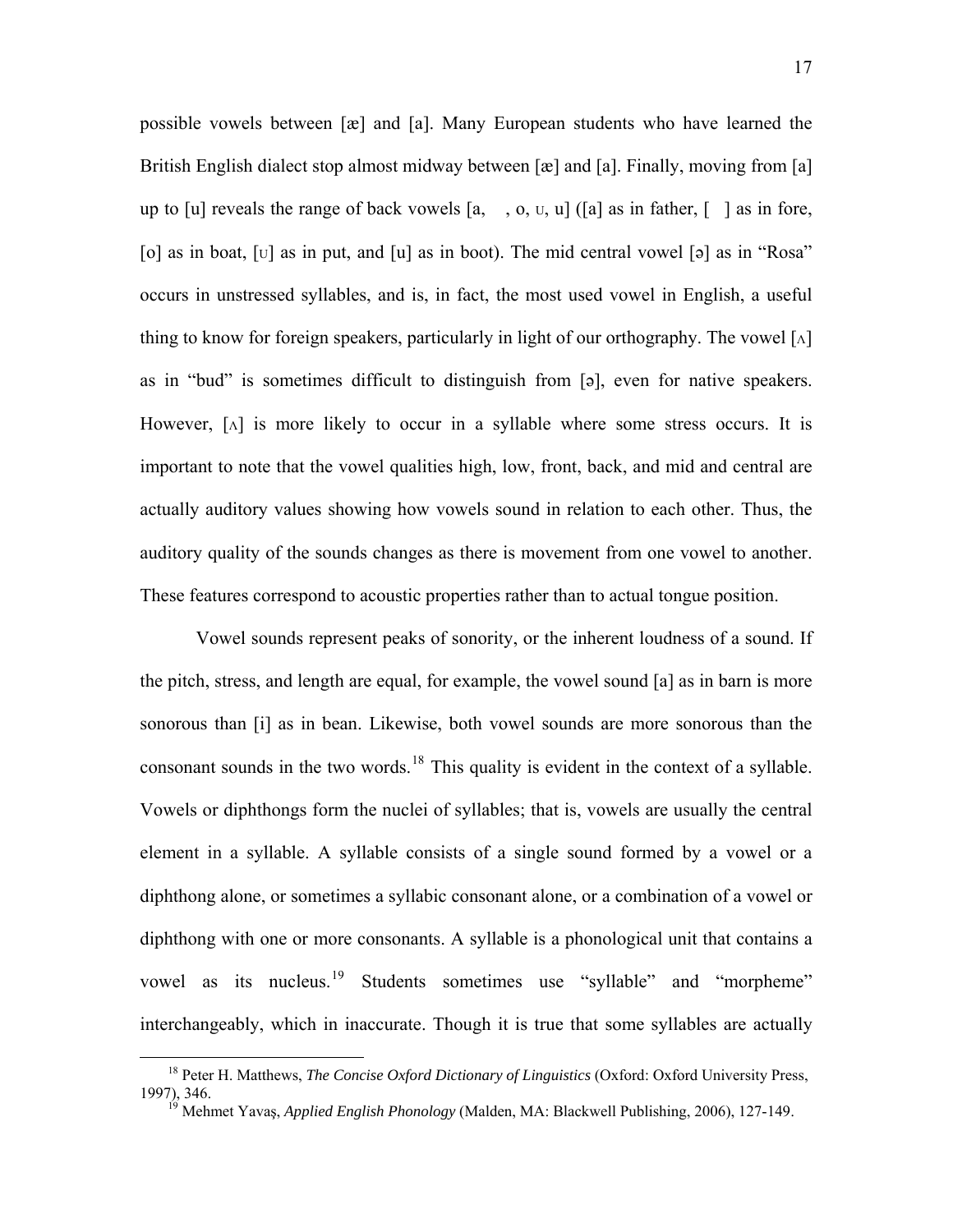morphemes, and have meaning, it is an error to assume that all syllables are also morphemes. Syllables are phonological units. The issue of word structure, or morphology, is not a focus of this article, but for the sake of clarity it is necessary to inform students, and perhaps members of an instructional team, of the difference between syllables and morphemes. The concept of a syllable is also important because the coarticulation factor of sound production plays an important role in how a listener actually hears a set of speech sounds.

 Coarticulation of sounds is a natural phonetic force. Speakers do not independently articulate individual sounds in a word, or more importantly, in a sentence. Thus, the sequencing of sounds results in assimilations and dropped segments, as in a contraction, for example. The difference between individual sounds is reduced to a minimum. Ease of articulation, which reduces the articulatory effort, is highly dependent upon coarticulation, in which adjacent sound segments are affected by each other. Ease of articulation works as long as listeners are able to easily distinguish the words. Ladefoged notes that articulation is acceptable to listeners as long as there is "sufficient perceptual separation."<sup>[20](#page-17-0)</sup> The sounds that affect the meaning of a word need to be distinct from each other.

 The desired outcome of training EFL students in the differing values of vowels is improvement in pronunciation skills. Once students have acquired the perceptual categories, that is, they are able to perceive the vowels of the target language, they can begin the task of adding these sound values to their own inventory of sounds, thus lessening to some degree the influence of their first language in the production of the

<span id="page-17-0"></span><sup>&</sup>lt;sup>20</sup> Peter Ladefoged, *A Course in Phonetics*, 3<sup>rd</sup> ed. (Fort Worth: Harcourt Brace College Publishers, 1993), 268.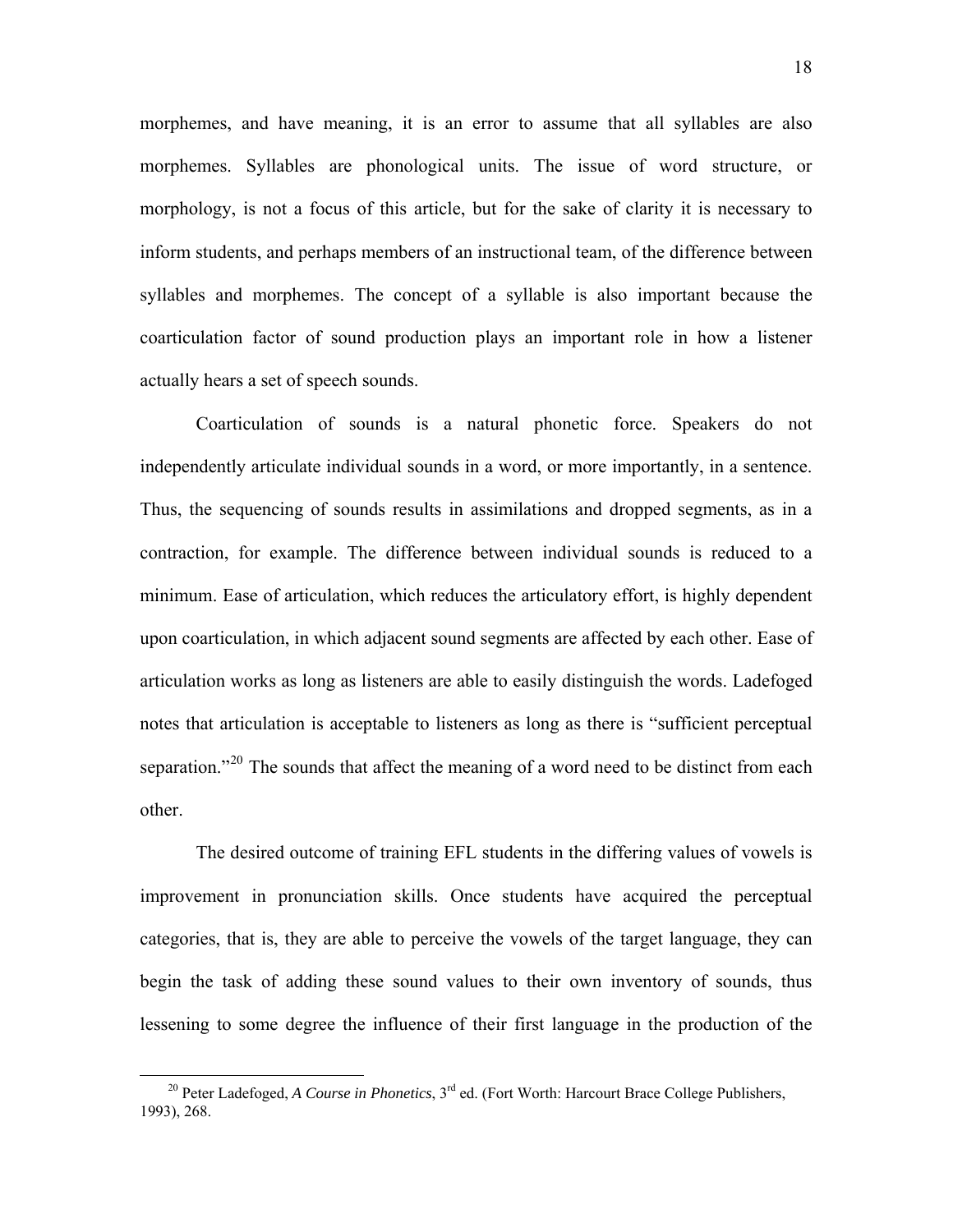vowel sounds of the target language. It is important to note, however, that there may be differences in those sound qualities. For example, in the discussion of the cardinal vowels, it was noted that the cardinal vowel [i] actually represents a range of sounds that are high front sounds. Thus, even once students perceive all the vowel sounds, they may or may not pronounce them exactly as a native speaker, but at least they will be less likely, with substantial practice, to make substitutions such as [i] for [I], creating errors such as [šip], or "sheep" in orthographic form, for [šip], or "ship." An important additional benefit can also occur because sounds affect each other in phonetic environments. Consequently, because of the coarticulation factor, some consonants will be heard more accurately when the vowel is pronounced in a manner consistent with listeners' expectations. Clarification of the vowel system can lead to clarification of other sounds as a natural consequence.

 The students reported that training in the vowel system strengthened their listening skills, allowing for better comprehension of both individual words and sentences. Students were easily able to master aural and oral word articulation exercises. They showed significant and rapid improvement in both auditory and articulatory tasks that involved vowel contrasts in the context of word pairs, averaging 90 percent accuracy in comprehension. Similar performance in sentence level comprehension and in protracted discourse predictably took much longer because syntactic and lexical skills had such an important role, and the students were still learning syntax and acquiring vocabulary. In accordance with the typical performance in all language acquisition, comprehension skills were stronger than production skills. In reference to hearing vowel sounds, "perceptual" is actually a more accurate descriptor than "comprehension." Just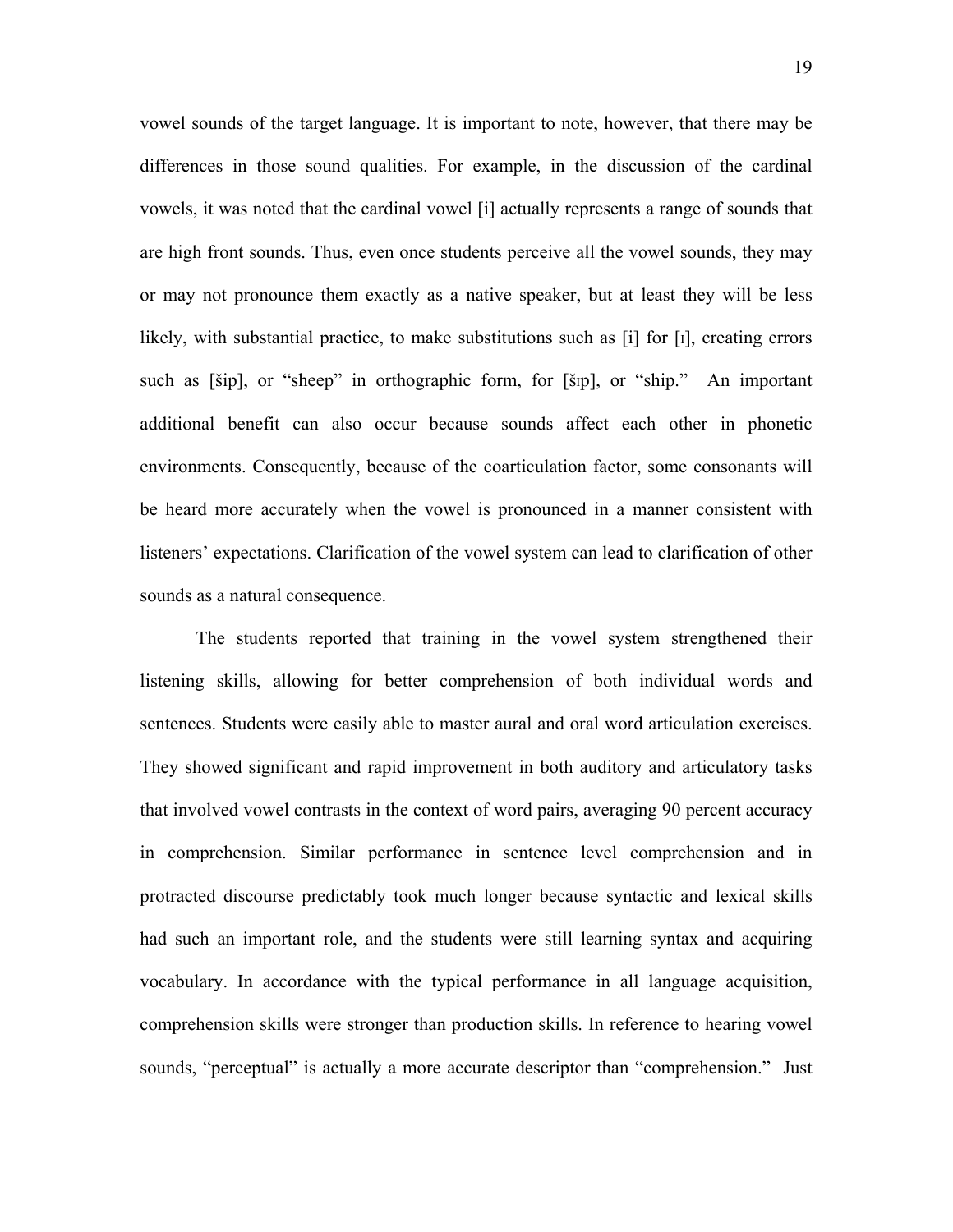as comprehension precedes production, perception of the sounds is a prerequisite in the comprehension of individual words or even sentences.

In service and other activities relating to their everyday life living in a seminary, students were frequently required to recite prayers or to read liturgical texts aloud, providing a set of pragmatically oriented samples of English to use for pronunciation practice. It is important to note that such text was written in language that was often archaic. It was suitable for pronunciation practice, but it evoked many questions that required explanation of historical change in the English language. However, it was of paramount importance to include such samples for this particular group of students. Initially, in preparing for oral presentations, students transcribed only the vowel sounds in prayers and various required recitations. In reading practices, students mastered the vowel sounds and could deliver readings with clearly distinguishable vowels. However, in free speech immediately after reading, pronunciation was still likely to contain some errors caused by vowel substitutions.

 Students were also asked to do prepared talks, delivering five and ten minute presentations on topics relating to moral or spiritual issues, much as they might have to do in seminary life. Again, vowels were transcribed in students' prepared notes, but the students were required to speak rather than to read. These exercises were conducted in large rooms from a lectern, sometimes with an audience of instructors and tutors seated in the back of the room using a complicated rating system to provide feedback to students on areas of pronunciation that needed improvement. However, in this context, many factors affected the auditory quality of the speeches. Also, the audience's familiarity with the speech patterns of the students was a factor that could not be eliminated. Predictably,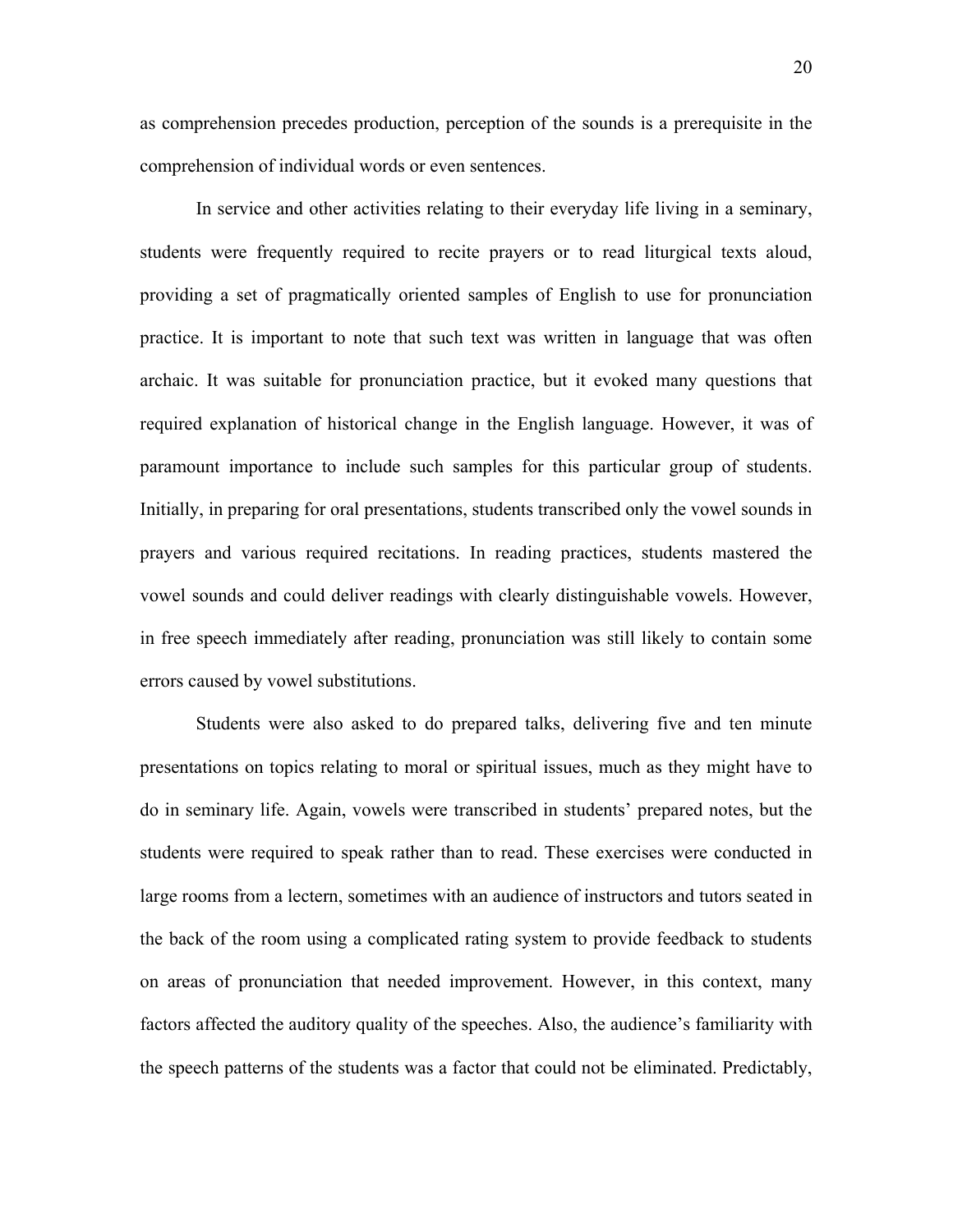some of the students were introverted and some extroverted, which affected performance. Some spoke loudly most of the time, while others always spoke softly. The detailed rating system required listeners to check specific errors such as consonant and vowel substitutions, stress and rhythm, and intonation, but it failed miserably. It was perceived by listeners as too complicated. A holistic 1-10 scoring procedure worked better for listeners, but did not provide significant feedback on phonetic detail. However, as listeners' holistic perception of students' performance rose from low scores of two or three to seven, eight and beyond, both the speakers and listeners could acknowledge change and improvement. The one team member with expertise in phonology provided individual assessments with specific phonetic indications for follow-up practice to improve performance for each student.

 The number of students in this pilot program is too small to provide statistically significant outcomes. However, the most significant and telling outcome was the acceptability of the students' English skills at the end of the program as judged by the members of the community the students had hoped to enter. All the students except one completed the intensive English program. All students were given the opportunity to pursue an undergraduate program of study, if needed, and all students were judged acceptable in terms of English skills. As might be expected, however, not all the students in the English program actually entered the seminary. Of the students who entered the seminary, one student needed further individual instruction and practice in pronunciation, particularly in the stress system.

 The results in this special program led to the institution of a phonetics course for the regular international student population that attends the college. The focus in the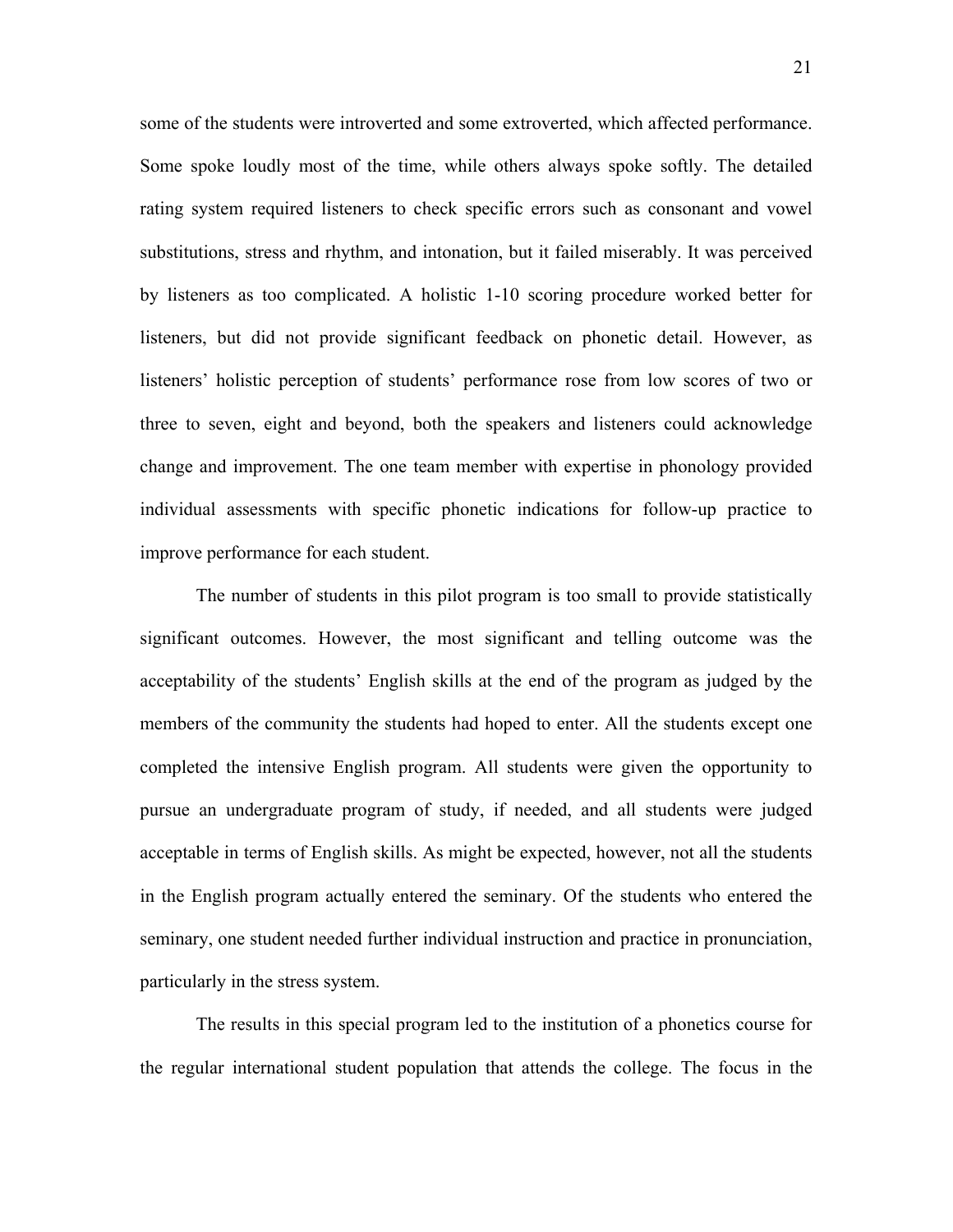course is the vowel sounds of English. The phonological effects of ethnic influences that have provided some pronunciations distinctive to the geographic area are also addressed. The target outcome in this course is also clarity of speech, not the elimination of an accent. The population in this course consists of undergraduate and graduate students, primarily native speakers of Japanese but often including native speakers of French, from France, Quebec, and Morocco as well as other Middle Eastern and African countries; Spanish from Spain or Mexico; Polish, Ukrainian, Russian, German, Arabic, Thai, Chinese and Korean. Occasionally, native speakers of English are also enrolled in this course to minimize dialect differences that impede communication.

 Students report that intensive training in vowel perception and production is effective in helping them to understand classroom interaction and to become more confident in their ability to engage in conversation with native speakers. Since the majority of international students in the institution whose native language is not English are study abroad exchange students or MBA students, rather than matriculated undergraduate students, and spend only a semester or a year in the United States, the faster they become integrated within the student body in particular, the more fulfilling their experience.

## **Conclusion**

 It is important to note that any one factor or procedure that may change the rate of the second language acquisition process and/or the level of proficiency does not suggest in any way how second languages are learned. Too often pedagogical approaches emerge, based on relatively narrow assumptions about the nature of language or the nature of learning in general. Shifts in theory result in new trends, which are often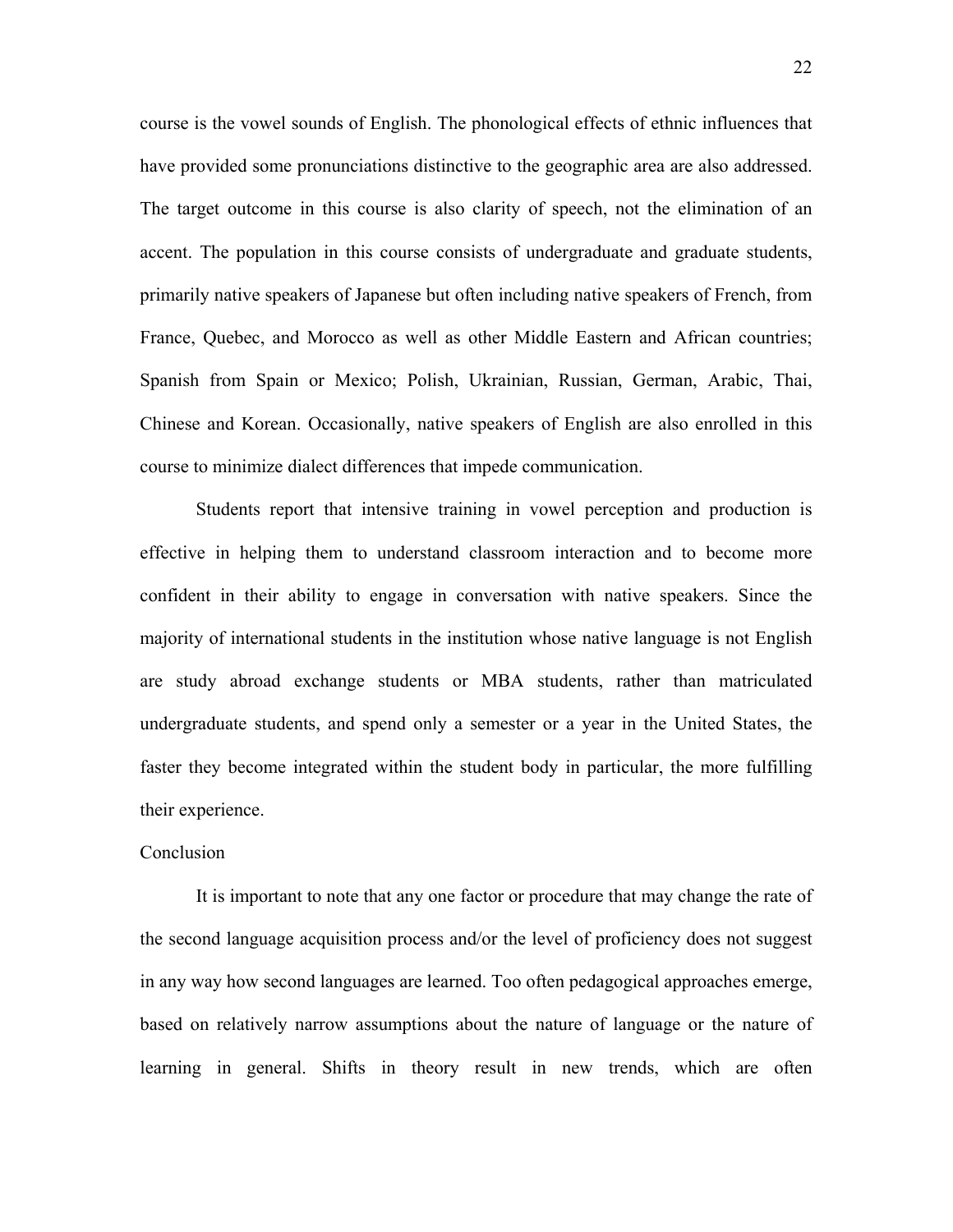conventionalized and become, in effect, a rigid template for instruction. A template, by nature, obscures at least a part of the total entity. There is not yet a complete and coherent theory that presents a unified explanation of second language acquisition. Chomsky's well known observation was that ultimately abstract mental representations that generate language are fundamental to its very nature.<sup>[21](#page-22-0)</sup> What is important here in this approach to teaching pronunciation is confirmation of research outcomes through practical application of the principles discovered. First, perception of speech sounds is fundamental to all oral language acquisition. Second, the L1 sound categories affect the development of the L2 phonological system in both positive and negative ways. Third, the perception and production of sounds novel to the L2 learner are easier to achieve than the perception and production of L2 sounds that are very similar to L1 sounds.

 It is clear that the L2 learner, regardless of age, can be taught to discriminate the acoustic boundaries of sounds, and since that is so, then providing specific instruction in the perception and production of the sounds of the target language provides one more piece in the complex interlocking puzzle that confronts every L2 learner, particularly the post-pubescent learner who does not possess the same facility for language learning that a young child does. As a matter of policy, rudimentary knowledge of phonetics should be included in English as a second or foreign language teacher education programs.

 Finally, the value of providing detailed instruction and intense practice in the perception and production of vowels is actually not so much in the positive outcomes experienced among two small groups of students as in the fact that the whole process, from the initial recognition of challenges to the end result of the acquisition of English, reflects the necessary interaction between theory and practice. The information provided

<span id="page-22-0"></span> <sup>21</sup> Noam Chomsky, *Rules and Representations* (Oxford: Basil Blackwell, 1980).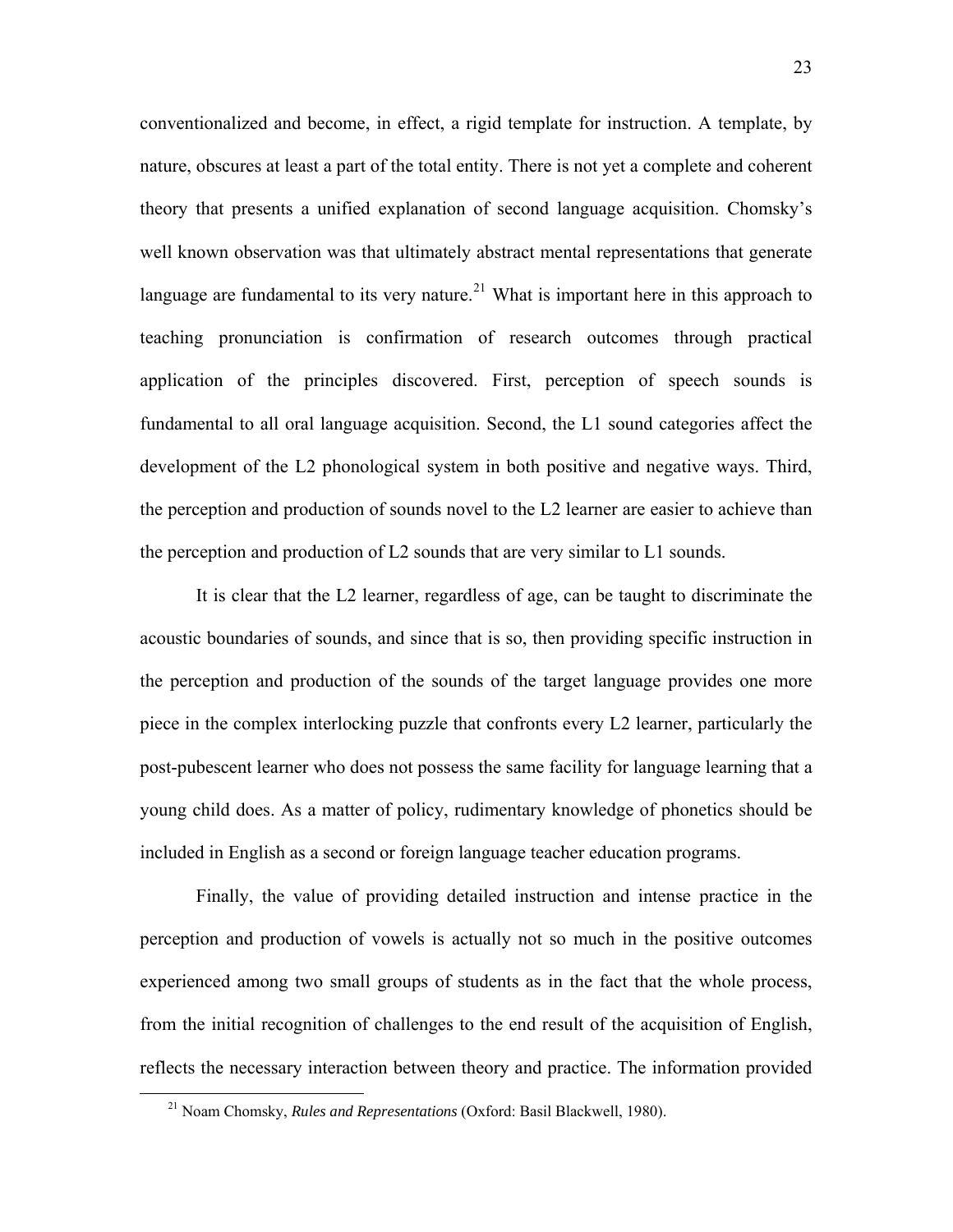by researchers in the physical, biological, social, and psychological aspects of second language acquisition established a foundation for interpretation through reasoned application. A continuous iterative loop in which theory informs practice which informs theory is the cornerstone of science. Intrusive instruction in vowel sounds supports second language acquisition, but the answer to the question of exactly how a learner acquires new acoustic boundaries that result in the requisite mental representations will advance our knowledge and ultimately further inform and reform practice in second language acquisition instruction.

## **References**

Brown, G. and G. Yule. 1983. *Discourse Analysis* New York: Cambridge University Press.

Chomsky, N. 1980. *Rules and Representations*. Oxford: Basil Blackwell.

- Denes, P. and E. Pinson. 1993. *The Speech Chain*, 2<sup>nd</sup> ed. New York: W. H. Freeman and Company.
- Flege, J. E. 1987. A critical period for learning to pronounce foreign languages? *Linguistics* 8: 162-77.
- Flege, J. E. 1995. Second language speech learning: theory, findings, and problems. In W. Strange, ed., *Speech Perception and Linguistic Experience: Issues in Cross Linguistic Research*. Timonium, MD: York Press, 233-277.
- Fromkin, V. and R. Rodman, N. Hyams. 2003. An Introduction to Language, 7th ed. Boston: Thomson/Heinle.
- Gass, S. M. and L. Selinker. 1994. *Second Language Acquistion: An Introductory Course.* Hillsdale, NJ: Lawrence Erlbaum Associates, Publishers.
- Labov, W. 1972. *Sociolinguistic Patterns*. Philadelphia: University of Pennsylvania Press.
- Ladefoged, P. 1993. *A Course in Phonetics*, 3<sup>rd</sup> ed. Forth Worth: Harcourt Brace College Publishers.
- Major, R. 1987. *A model of interlanguage phonology,* in G. Ioup and S. Weinberger, eds., *Interlanguage Phonology: The Acquisition of a Second Language Sound System.* New York: Newbury House/Harper Row, 101-124.
- Major, R. 2001. *Foreign Accent: The Ontogeny and Phylogeny of Second Language Acquisition.* Mahwah, NJ: Lawrence Erlbaum Associates, Publishers.
- Matthews, P. H. 1997. *The Concise Oxford Dictionary of Linguistics.* Oxford: Oxford University Press.
- Morley, Joan. 1996. Second language speech/pronunciation, acquisition, instruction, standards, variation, and accent, in James E. Alatis, Carolyn A. Strahle, Maggie Ronkin, and Brent Gallenbergr, eds.